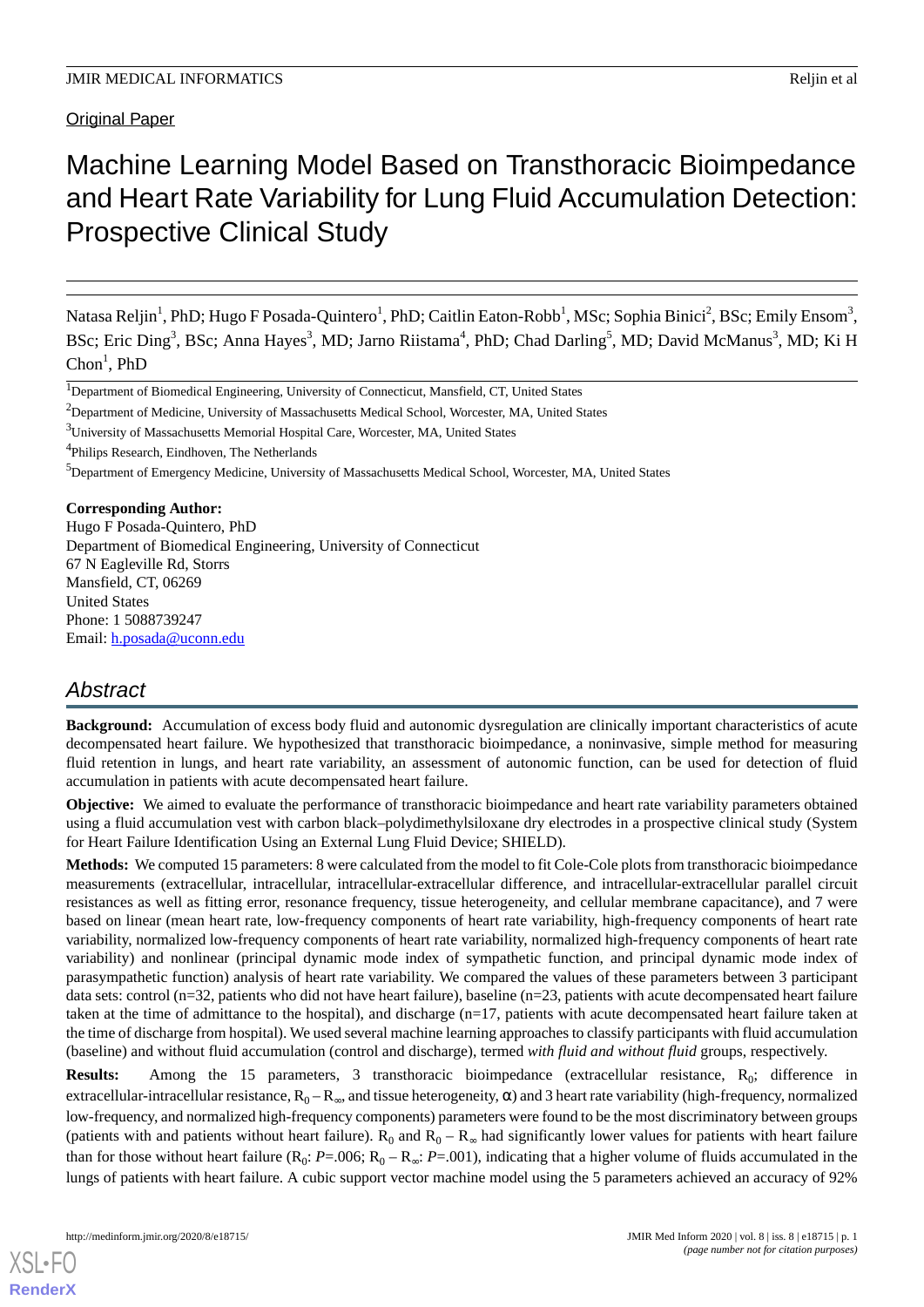for with fluid and without fluid group classification. The transthoracic bioimpedance parameters were related to intra- and extracellular fluid, whereas the heart rate variability parameters were mostly related to sympathetic activation.

**Conclusions:** This is useful, for instance, for an in-home diagnostic wearable to detect fluid accumulation. Results suggest that fluid accumulation, and subsequently acute decompensated heart failure detection, could be performed using transthoracic bioimpedance and heart rate variability measurements acquired with a wearable vest.

*(JMIR Med Inform 2020;8(8):e18715)* doi: [10.2196/18715](http://dx.doi.org/10.2196/18715)

#### **KEYWORDS**

heart failure; transthoracic bioimpedance; heart rate variability; fluid accumulation; autonomic nervous system; machine learning; cardiology

# *Introduction*

Heart failure is estimated to affect more than 25 million people worldwide and over 6 million people in the United States [\[1-](#page-15-0)[4\]](#page-15-1). Acute decompensated heart failure frequently results in hospitalization and can also increase risk for arrhythmia, stroke, and death [\[5](#page-15-2),[6\]](#page-15-3). The most clinically apparent features associated with acute decompensated heart failure include pulmonary or peripheral edema [\[5](#page-15-2),[7,](#page-16-0)[8\]](#page-16-1). Several validated biomarkers for acute decompensated heart failure detection exist, including body weight, B-type natriuretic protein, invasive pulmonary pressure measurement, and intrathoracic bioimpedance from cardiac implantable devices [[9\]](#page-16-2). The simplest, least costly, and most widely used measure for ambulatory patients with chronic heart failure is body weight; however, body weight monitoring is not an ideal approach, since weight change correlates poorly with acute heart failure worsening, thus limiting the impact of existing home-based heart failure management programs [[10\]](#page-16-3).

Transthoracic bioimpedance can measure intrathoracic volume, a surrogate biomarker of pulmonary edema [\[11](#page-16-4)-[13\]](#page-16-5). For years, it has been applied for lung fluid abnormality detection and fluid management after heart failure [[14](#page-16-6)[,15](#page-16-7)]. Transthoracic bioimpedance injects a small alternating current into the tissue via electrodes and measures the voltage response. By doing so, and by using Ohm's law, the electrical resistance of the thorax can be calculated. Higher values of resistance suggest lower volumes of fluid accumulated in the lungs, and vice versa (for a detailed technical explanation of transthoracic bioimpedance, please see the Methods section). Electrocardiographic (ECG) signals are used to compute parameters of heart rate variability [[16\]](#page-16-8), which has been shown to be dysregulated in patients with heart failure and provides information about the autonomic nervous system [\[16](#page-16-8)[-18](#page-16-9)].

Traditionally, various types of electrodes have been used for transthoracic bioimpedance and ECG measurements using fluid accumulation vests: adhesive Ag-AgCl electrodes, which often result in skin irritation and are often misaligned when positioned; textile electrodes, which need to be wetted prior to every use; and recently proposed reusable carbon black–polydimethylsiloxane (PDMS) dry electrodes [\[19](#page-16-10),[20\]](#page-16-11). In our previous work [[19,](#page-16-10)[20](#page-16-11)], we showed that carbon black–PDMS electrodes could be a suitable alternative to textile electrodes for measuring transthoracic bioimpedance and ECG signals using customized fluid accumulation vests. Since these electrodes are biocompatible, do not cause skin irritations, do not need to be wetted prior to use, and show comparable results

to those of textile and adhesive electrodes, we decided to use carbon black–PDMS dry electrodes.

There are several studies  $[12,21]$  $[12,21]$  $[12,21]$  $[12,21]$  that have explored bioimpedance to detect acute decompensated heart failure. Our group has shown that transthoracic bioimpedance can be measured daily with fluid accumulation vests using conventional electrodes, and a predictive algorithm analyzing daily bioimpedance parameters showed reasonable performance in predicting recurrent heart failure events, including hospitalization, diuretic uptitration, and worsening heart failure symptoms [[12\]](#page-16-12). Lindholm et al [\[22](#page-16-14)] determined that leg bioimpedance was inversely correlated with heart failure incidence, and by combining leg bioimpedance with demographic information, they obtained accurate heart failure predictions. Sato et al [[23\]](#page-16-15) evaluated parameters from bioelectrical impedance analysis in participants with congenital heart disease and determined that the edema index obtained from bioelectrical impedance analysis could also be a marker for heart failure severity.

In this prospective clinical study (System for Heart Failure Identification using an External Lung Fluid Device; SHIELD) to examine the performance of transthoracic bioimpedance and heart rate variability measured using carbon black–PDMS electrodes embedded in fluid accumulation vests for detection of acute decompensated heart failure, we hypothesized that (1) participants without acute decompensated heart failure should have resistance measurements that are higher than those of participants with acute decompensated heart failure at the time of admittance to the hospital; (2) participants with acute decompensated heart failure at the time of discharge from hospital should have smaller amount of accumulated lung fluid and therefore higher resistance measurements than those of participants with acute decompensated heart failure at the time of admission; and (3) autonomic function assessed by heart rate variability would provide additional information about the dysregulation of heart failure patients, hence, it would detect acute decompensated heart failure.

# *Methods*

#### **Experimental Setup**

A total of 93 hospitalized individuals were prospectively enrolled in our observational study at the University of Massachusetts Medical Center. We acquired recordings from participants with acute decompensated heart failure taken within the first few hours of hospital arrival (baseline) and taken prior

```
XS-FO
RenderX
```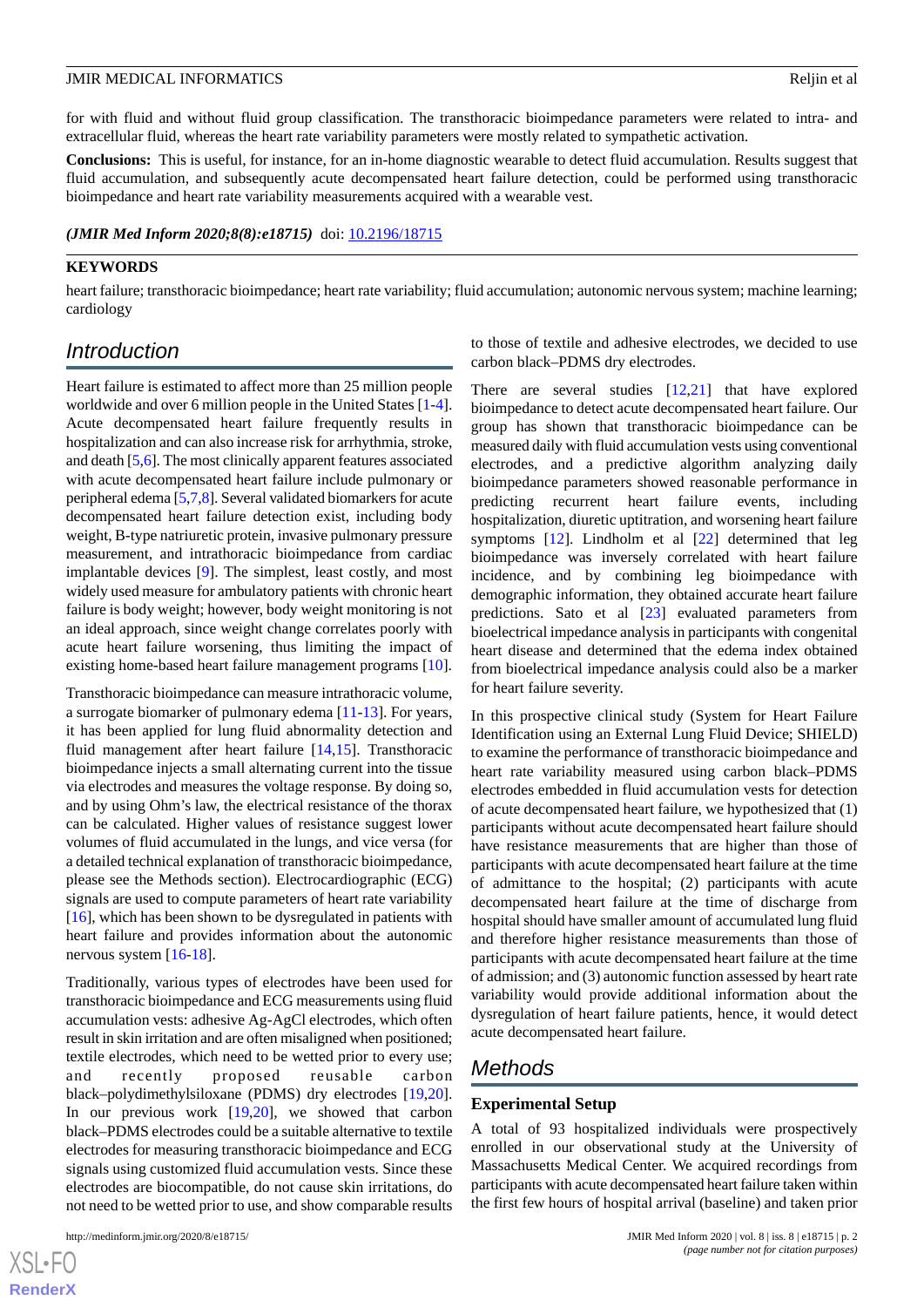to discharge from hospital (discharge). We also acquired recordings from a group of patients without acute decompensated heart failure (control). All participants gave written informed consent before participating in the study, in accordance with the Declaration of Helsinki. The protocol was approved by the institutional review board of the University of Massachusetts Memorial Hospital (docket number H00014714).

The CONSORT diagram in [Figure 1](#page-3-0) depicts the screening and enrollment process for this study. We screened over 800 people for the heart failure group alone, which resulted in 432 people identified with acute heart failure. Of these 432 people, only 142 were eligible. We had strict eligibility criteria for this study. Exclusion criteria were patients with an implantable cardioverter defibrillator or pacemaker, who were non-English speaking, who were on dialysis, who had advanced cancer requiring chemotherapy, or who did not have the ability to consent. Most people were excluded from the study due to the presence of an implantable cardioverter-defibrillator or pacemaker (130/290, 44.8%). Our inclusion criteria consisted of patients who were aged over 40 years (50 years if enrolled before June 28, 2018); who were on hospital-based telemetry; who had New York

Heart Association functional class II, III, or IV heart failure; and whose skin was intact.

For this study, we used Philips prototype fluid accumulation vests [\[12](#page-16-12)], which provide transthoracic bioimpedance measurements at 16 frequencies in the range from 10 kHz to 999 kHz and ECG recordings at 256 Hz. Participants wore the vest without clothing, so that its 4 electrodes were affixed to their left and right abdomen. Copper mesh carbon black–PDMS electrodes were used [[24\]](#page-16-16). These electrodes have been proven to provide consistent transthoracic bioimpedance and ECG measurements when used with this vest [\[19](#page-16-10)]. For each recording, participants were asked to sit still for 10 minutes while seated on a chair with their legs resting on the floor. Once the recording was completed, a device attached to the vest wirelessly transmitted the data via a secure Bluetooth connection to a mobile phone (Samsung Galaxy Gio GT-S5660). The data were saved on an extractable secure digital memory card on the mobile phone and subsequently transferred to a PC for processing and analysis. Patients needed to be able to remain seated for at least 15 minutes to participate in the study.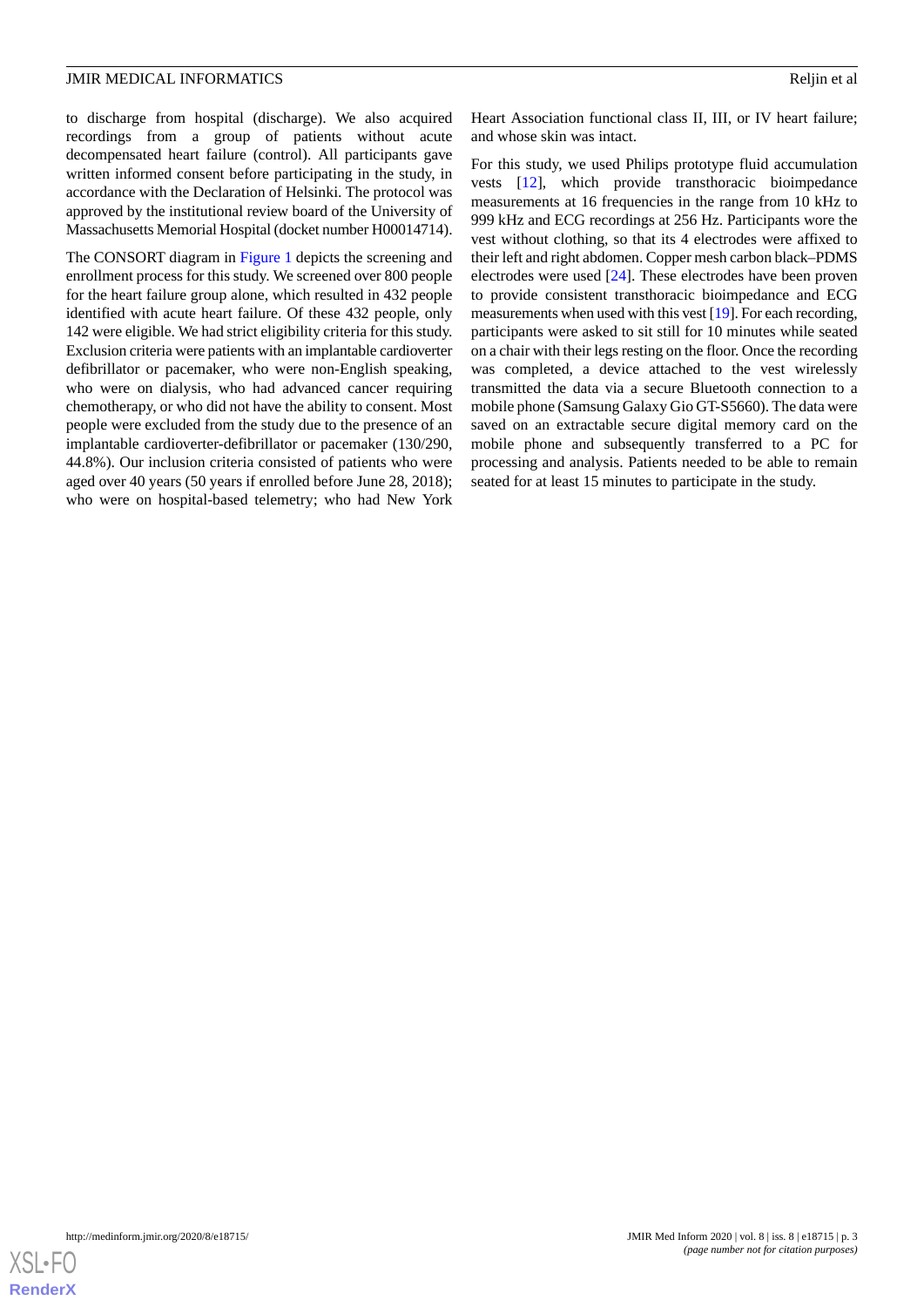<span id="page-3-0"></span>**Figure 1.** CONSORT diagram. AF: atrial fibrillation; ESRD: end-stage renal disease; HF: heart failure; ICD: implantable cardioverter-defibrillator.



#### **Transthoracic Bioimpedance Measurements**

Transthoracic bioimpedance is a noninvasive method that measures the impedance of the tissue at a series of frequencies. A small alternating current, typically ranging from 100 µA to 10 mA, is injected into the tissue via electrodes, while the voltage drop is measured as the output. By applying Ohm's law, the resistance of the body tissue can be calculated. Biological tissue is typically modeled with a resistance  $R_0$  to represent the extracellular fluid, in parallel with a resistance  $R_I$  to represent intracellular fluid, and a capacitance  $C_m$  to represent cell membranes [[17\]](#page-16-17). Electrical current with a frequency  $f=0$  Hz will pass around all cells, and the total resistance is equal to the resistance from the extracellular fluid only, *R<sup>0</sup>* . At the other extreme, when the frequency is infinite,  $f=∞$ , the current will pass through the cells, and the total resistance can be calculated as the parallel circuit of  $R_0$  and  $R_I$ ,

$$
R_{\infty} = \frac{R_0 \times R_I}{R_0 + R_I}, \qquad (1)
$$

where  $R_I$  can be represented as

$$
R_I = \frac{R_0 \times R_\infty}{R_0 - R_\infty},\qquad (2)
$$

If we measure impedance for frequencies between these two extreme cases, we obtain an arc-like Cole-Cole plot in the impedance plane [\[25](#page-16-18)[-27](#page-16-19)]. The equation for the model of the Cole-Cole plot [[28,](#page-16-20)[29](#page-17-0)] is

$$
Z = R_{\infty} - \frac{R_{\infty} - R_0}{1 + \left(j \frac{f}{f_c}\right)^{\alpha}}.
$$
 (3)

The parameters of the model can be extrapolated from a set of measurements made at a predefined set of frequencies. The exponent  $\alpha$  represents the heterogeneity of the tissue in the model. For each frequency, the real (resistance) and imaginary (reactance) part of the electrical impedance is estimated. The

| http://medinform.jmir.org/2020/8/e18715/ |  |
|------------------------------------------|--|
|                                          |  |

[XSL](http://www.w3.org/Style/XSL)•FO **[RenderX](http://www.renderx.com/)**

JMIR Med Inform 2020 | vol. 8 | iss. 8 | e18715 | p. 4 *(page number not for citation purposes)*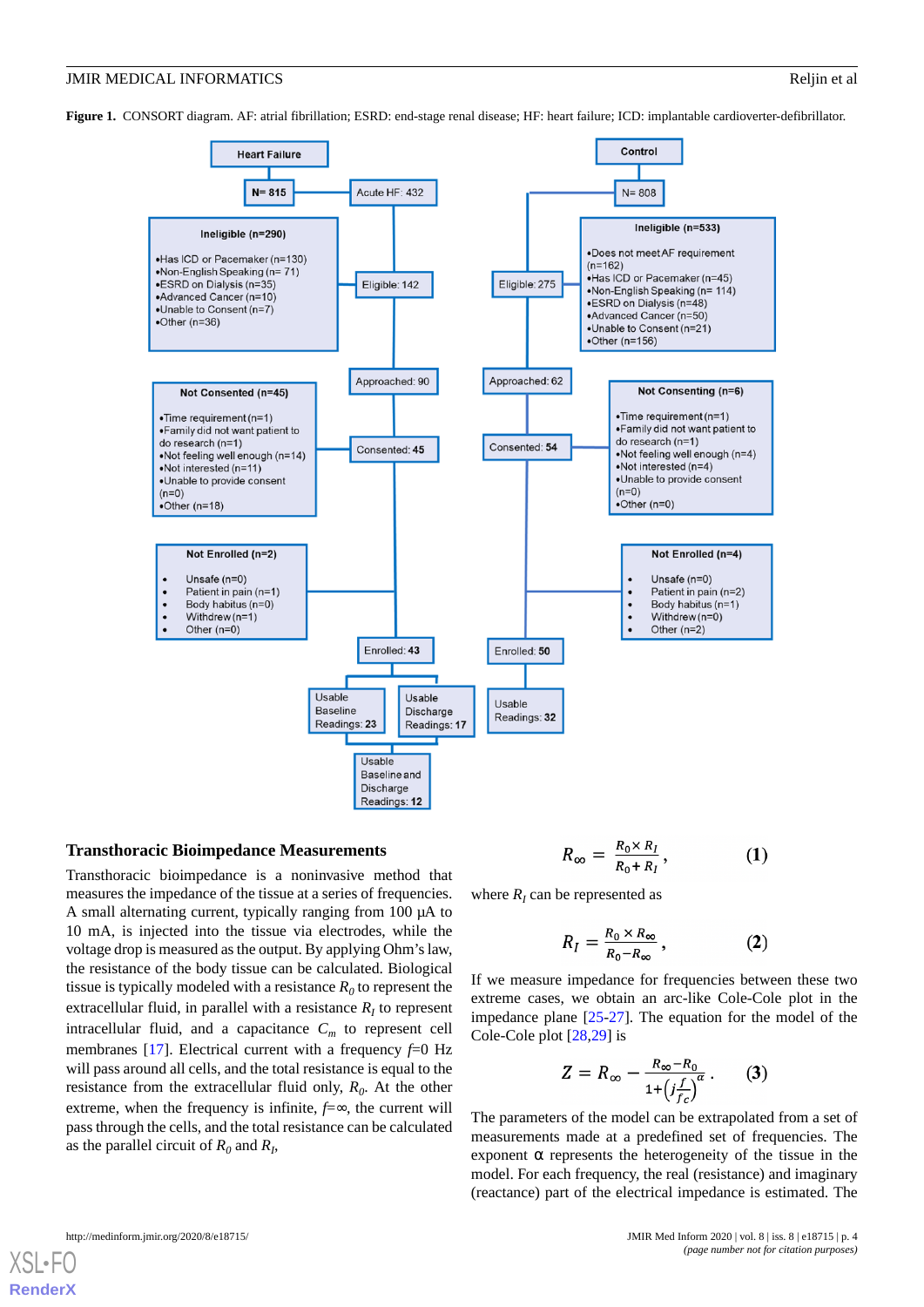Taubin algorithm [[30\]](#page-17-1) is used to fit a circle onto the measured impedance data. From the data computed using the Taubin algorithm, parameters of the Cole model are estimated using a heuristic search method, the Nelder-Mead algorithm [[31\]](#page-17-2).

[Figure 2](#page-4-0) shows an illustrative example of a Cole-Cole plot for one of the participants. The value of  $R_0$  is obtained as the *x*-axis intercept at the far right side of the Cole-Cole plot, while the value of  $R_{\infty}$  is the *x*-axis intercept at the far left side of the same plot. The frequency that corresponds to the upper point of the circle is called the resonance frequency,  $f_c$ ,

$$
f_c = \frac{1}{2\pi \cdot C_m \cdot (R_0 + R_I)}.
$$
 (4)

The sum of the square error is minimized in the fitting process. The *fitting error* was calculated as the sum of the square error at the optimal parameters. We calculated 8 transthoracic bioimpedance measurements in this study:  $R_0$ ,  $R_I$ ,  $R_\infty$ ,  $R_0 - R_\infty$ ,  $f_c$ ,  $C_m$ ,  $\alpha$ , and fitting error.

<span id="page-4-0"></span>**Figure 2.** Illustrative example of the Cole-Cole plot of one patient.



#### **Heart Rate Variability Measurements**

To compute heart rate variability parameters, 4 minutes of clean ECG data were extracted from each 5-minute recording of ECG acquired simultaneously with transthoracic bioimpedance measurements. Noise and motion artifacts were removed from the ECG signals using a bandpass filter (0.05 Hz-40 Hz). The R peaks were detected using a validated algorithm [\[32](#page-17-3),[33\]](#page-17-4). Segments were visually inspected to ensure correct heartbeat detection. The R-R intervals were computed, and the time series was transformed to an evenly sampled signal (sampling frequency: 4 Hz) using cubic-spline interpolation. Mean heart rate was computed as a parameter. A 256-point Blackman window was applied to each segment, and the fast Fourier transform was calculated for each windowed segment. Finally, the power spectra of the segments were averaged.

We computed the indices of low frequencies of heart rate variability (low-frequency components of heart rate variability:

0.045 Hz to 0.15 Hz), high frequencies of heart rate variability (high-frequency components of heart rate variability: 0.15 Hz to 0.4 Hz), and the indices normalized to the total power of heart rate variability (normalized low-frequency components of heart rate variability, normalized high-frequency components of heart rate variability) [\[16](#page-16-8)]. Indices obtained from the low-frequency components of heart rate variability represent sympathetic control, and indices from the high-frequency components of heart rate variability power represent parasympathetic control. Furthermore, we derived 2 more parameters of heart rate variability based on principal dynamic modes, a nonlinear method designed to extract only the principal dynamic components of the signal via eigendecomposition [\[18](#page-16-9)]. The principal dynamic mode technique is able to separate sympathetic (principal dynamic mode index of sympathetic function) and parasympathetic (principal dynamic mode index of parasympathetic function) dynamics from heart rate variability [[17](#page-16-17)[,18](#page-16-9)]. [Table 1](#page-5-0) includes the parameters computed in this study.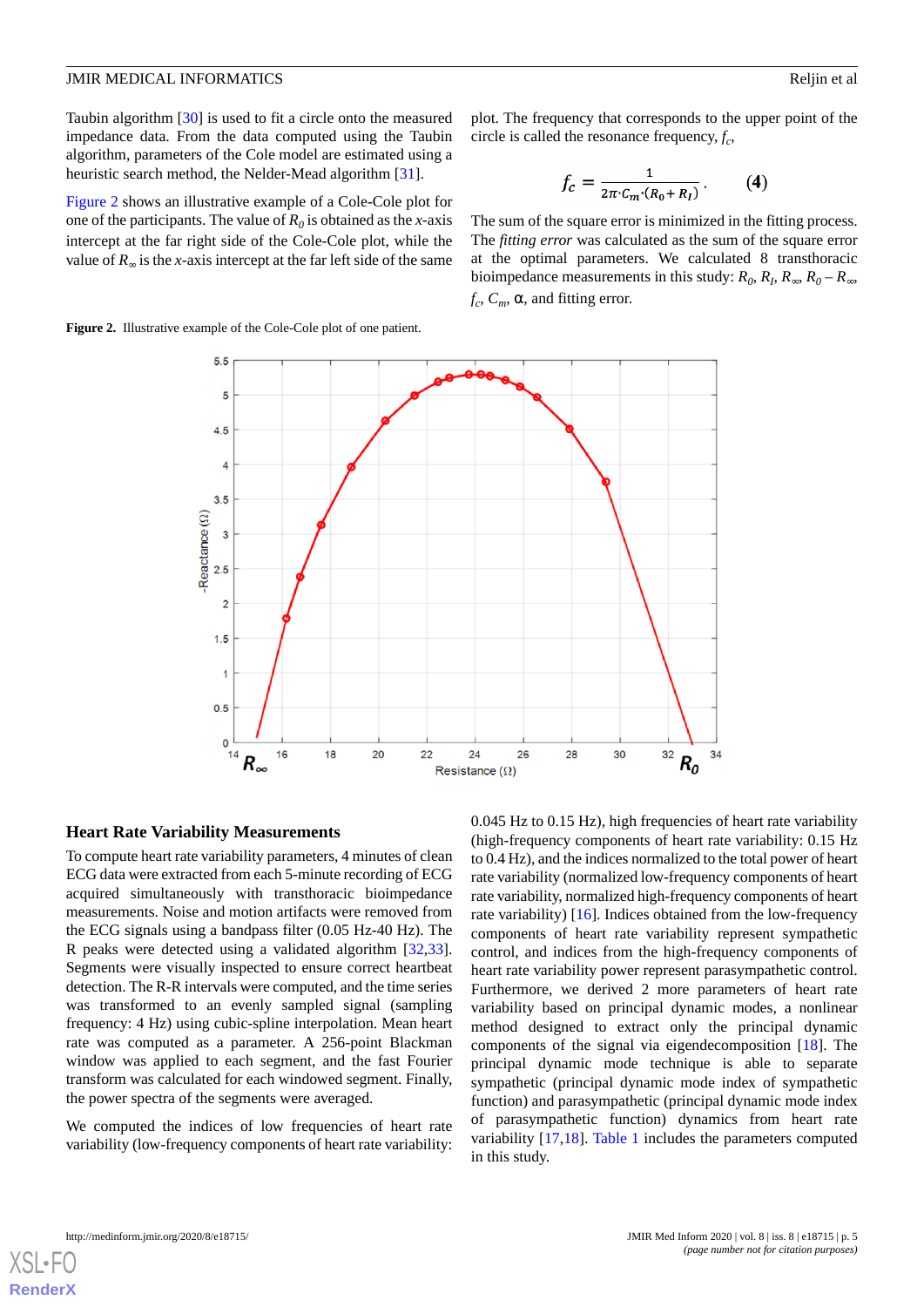<span id="page-5-0"></span>**Table 1.** Transthoracic bioimpedance and heart rate variability parameters computed in this study.

| Parameter                         | Description                                                                                       |  |
|-----------------------------------|---------------------------------------------------------------------------------------------------|--|
| <b>Transthoracic bioimpedance</b> |                                                                                                   |  |
| $R_0$                             | Model resistance of biological tissue—extracellular fluid or resistance when $f=0$                |  |
| $R_{\rm I}$                       | Model resistance of biological tissue—intracellular fluid                                         |  |
| $R_{\infty}$                      | Resistance of biological tissue when $f=\infty$                                                   |  |
| $R_0 - R_\infty$                  | Range of $x$ values in Cole-Cole plot                                                             |  |
| $f_c$                             | Characteristic frequency, ie, frequency corresponding to the upper point of Cole-Cole plot circle |  |
| $C_{\rm m}$                       | Cell membrane capacitance                                                                         |  |
| $\alpha$                          | Exponent of the model representing tissue heterogeneity                                           |  |
| Fitting error                     | Sum of squared error of the optimal Cole-Cole plot model                                          |  |
| <b>Heart rate variability</b>     |                                                                                                   |  |
| LF <sup>a</sup> HRV <sup>b</sup>  | Low-frequency components of heart rate variability power                                          |  |
| Normalized LF HRV                 | Normalized low-frequency components of heart rate variability power                               |  |
| HF <sup>c</sup> HRV               | High-frequency components of heart rate variability power                                         |  |
| Normalized HF HRV                 | Normalized high-frequency components of heart rate variability power                              |  |
| PDMI sympathetic <sup>d</sup>     | Sympathetic function heart rate variability dynamics                                              |  |
| PDMI parasympathetic <sup>e</sup> | Parasympathetic function heart rate variability dynamics                                          |  |

<sup>a</sup>LF: low-frequency.

<sup>b</sup>HRV: heart rate variability.

 $\mathrm{^cHF:}$  high-frequency.

<sup>d</sup>PDMI sympathetic: principal dynamic mode index of sympathetic function.

e PDMI parasympathetic: principal dynamic mode index of parasympathetic function.

### **Statistical Analysis and Machine Learning Classification**

The normality of each parameter was tested using the Kolmogorov-Smirnov test [\[34](#page-17-5)[-36](#page-17-6)]. We tested the differences in the parameters of transthoracic bioimpedance and heart rate variability between control, baseline, and discharge groups, using one-way ANOVA with Tukey posthoc for normally distributed data and the Dunn test for nonnormally distributed data (MATLAB, version 9.6; The Mathworks). The Dunn test is a nonparametric analog to multiple pairwise *t* tests following rejection of an ANOVA null hypothesis [\[37](#page-17-7)]. A *P* value<.05 was considered statistically significant for ANOVA and Dunn tests.

Statistical analysis of the differences between groups provides insight into the suitability of the measures of transthoracic bioimpedance and heart rate variability to detect fluid accumulation, which is used as an indication of heart failure exacerbation. However, measurement results have nonlinear characteristics and cannot be completely described with linear statistical methods. Hence, we used nonlinear methods such as machine learning to examine 15 features derived from transthoracic bioimpedance and heart rate variability for classification between groups (control, baseline, and discharge). Furthermore, participants in the discharge group were partially recovered, so they could be considered similar to the participants

[XSL](http://www.w3.org/Style/XSL)•FO **[RenderX](http://www.renderx.com/)**

in control group. We tested the feasibility of classifying participants without fluid accumulation in the lung, termed *patients without fluid* (control and discharge groups) and participants with increased fluid in the lungs, termed *patients with fluid* (baseline group)

For these classification analyses, 3 algorithms were used: support vector machines [\[38](#page-17-8)], a *k*-nearest neighbor classifier  $(k=1)$  [[39\]](#page-17-9), and decision trees [[40\]](#page-17-10). Cubic, quadratic, and Gaussian (C=1,  $\gamma$ =2.6) kernels were used for the support vector machine algorithm. All combinations of the 15 parameters were tested with the abovementioned classifiers to discriminate control/baseline/discharge groups, and patients with fluid/patients without fluid conditions. To compensate for the imbalance of the classes, the prior probabilities of the classes were set to be uniform in the training process. Leave-one-subject-out cross-validation was used to evaluate the performance of the machine learning models to prevent overfitting. Accuracy was computed as the number of correct classifications, divided by the total number of classifications performed, which corresponds to the number of participants in this case (N=60). Furthermore, the confusion matrices of the best models were obtained for a more detailed analysis.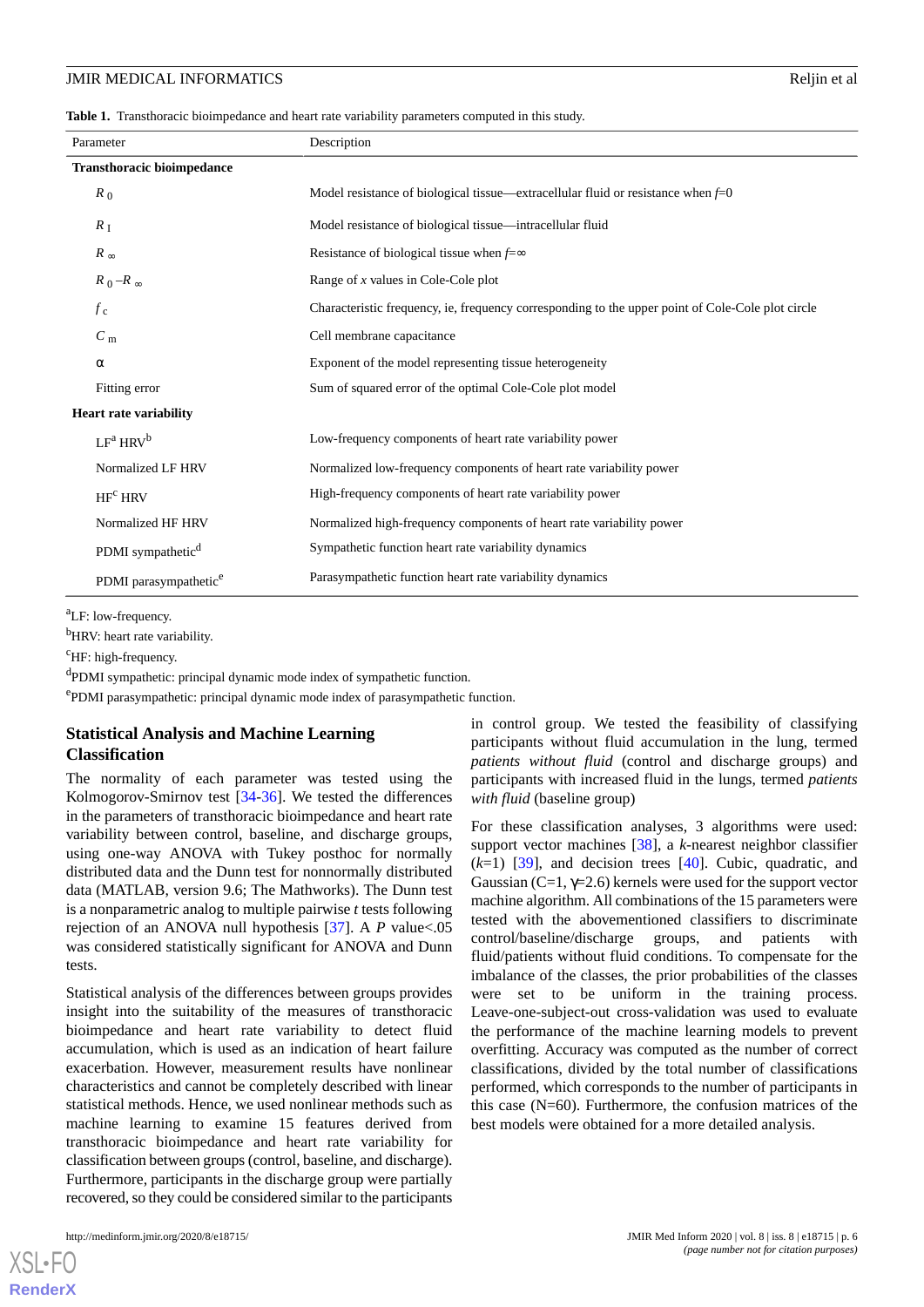# *Results*

We approached 90 patients with heart failure who were eligible, and 43 were enrolled in this study. Out of the 43 enrolled participants, we were able to collect data from 28 participants with heart failure; 23 were included in the baseline group (mean 72, SD 10.7 years), and 17 were included in the discharge group (mean 72.4, SD 9 years). Only 12 participants were included in both baseline and discharge groups. There were several reasons for the lower number of participants in the discharge group: (1) in some cases, the recordings were of poor quality  $(n=14)$ ; (2) some participants  $(n=5)$  were lost to follow-up (ie, owing to a late night or weekend discharge); (3) some participants (n=7) could not provide the second recording owing to illness or refusal.

We enrolled 50 participants without acute decompensated heart failure (mean 71.5, SD 8.5 years) in the control group. Of the

recordings taken on the 50 enrolled participants 32 of them were usable. It should be noted that participants from both groups were well matched with respect to age.

The demographic and medical characteristics of study participants are shown in [Table 2](#page-7-0). There were no significant differences in the demographic characteristics of the control group compared with those of participants with heart failure (age: *P*=.70; sex: *P*=.70; race: *P*=.52). Participants with acute decompensated heart failure were more likely to have a history of cardiovascular disease risk factors (coronary artery disease: *P*=.04; myocardial infarction: *P*=.03), prior heart failure (*P*<.001), and atrial fibrillation (*P*<.001). All transthoracic bioimpedance and heart rate variability parameters were found to be normally distributed, except for low-frequency components of heart rate variability and high-frequency components of heart rate variability.

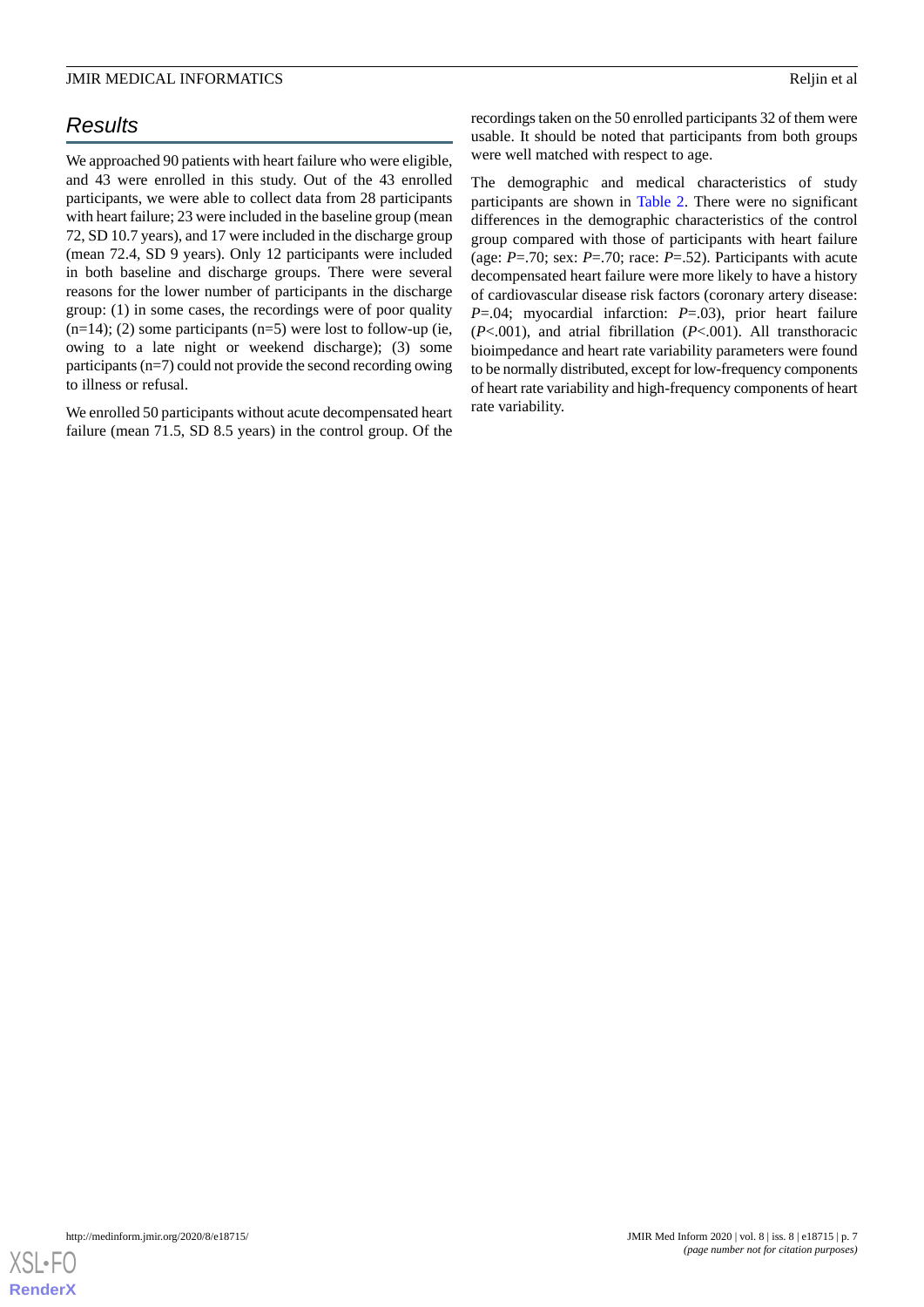<span id="page-7-0"></span>**Table 2.** Demographic and clinical characteristics.

| Characteristic                                | Control $(n=32)$ | Acute decompensated heart failure $(n=28)$ | $P$ value |
|-----------------------------------------------|------------------|--------------------------------------------|-----------|
| Age, mean (SD)                                | 71.5(8.5)        | 72.4 (10.3)                                | .70       |
| Sex, n (%)                                    |                  |                                            |           |
| Male                                          | 19 (59)          | 18(64)                                     | .70       |
| Female                                        | 13(41)           | 10(36)                                     |           |
| Race, n (%)                                   |                  |                                            | .52       |
| White                                         | 29 (91)          | 26(93)                                     |           |
| Black                                         | 1(3)             | 2(7)                                       |           |
| Other <sup>a</sup>                            | 2(6)             | 0(0)                                       |           |
| Chest circumference (cm), mean (SD)           | 105.4(14.1)      | 107.8(13.1)                                | .57       |
| BMI $(kg/m2)$ , mean (SD)                     | 27.7(5.1)        | 29.3(6.6)                                  | .28       |
| Medical history, n (%)                        |                  |                                            |           |
| Myocardial infarction                         | 3(9)             | 9(32)                                      | .03       |
| Coronary artery disease                       | 7(22)            | 13(46)                                     | .04       |
| Hypertension                                  | 20(63)           | 23 (82)                                    | .09       |
| Stroke/transient ischemic attack              | 2(6)             | 3(11)                                      | .50       |
| Previous diagnosis of heart failure           | 1(3)             | 17(61)                                     | < 0.001   |
| Diabetes                                      | 6(19)            | 7(25)                                      | .56       |
| Dyslipidemia                                  | 23(72)           | 20(71)                                     | .97       |
| Chronic lung disease                          | 4(13)            | 9(32)                                      | .06       |
| Renal failure                                 | 2(6)             | 3(11)                                      | .53       |
| Atrial fibrillation                           | 0(0)             | 13(46)                                     | < 0.001   |
| Vital signs and serum laboratories, mean (SD) |                  |                                            |           |
| Heart rate (beats/min)                        | 75.4 (13.2)      | 84.4 (25.1)                                | .09       |
| Systolic blood pressure                       | 141.1(28.6)      | 146.1(28.7)                                | .51       |
| Diastolic blood pressure                      | 79.9 (13.1)      | 81.3 (17.3)                                | .72       |
| Respiratory rate (breaths/min)                | 18.3(2.2)        | 20.7(2.8)                                  | $< 001$   |
| Sodium (mg/dL)                                | 138.8 (2.4)      | 138.9(2.8)                                 | .97       |
| Potassium (mg/dL)                             | 4.1(0.4)         | 4.1(0.8)                                   | .79       |
| Glucose (mg/dL)                               | 121.6 (45.4)     | 143.5 (80.9)                               | .20       |
| Blood urea nitrogen (mg/dL)                   | 19.2(6.7)        | 26.3 (18.9)                                | .06       |
| Creatinine (mg/dL)                            | 1.1(0.4)         | 1.3(0.6)                                   | .15       |
| B-type natriuretic peptide <sup>b</sup>       | 112.0(76.2)      | 1013.9 (1004.5)                            | .14       |
| Troponin <sup>b</sup>                         | 0.2(1.0)         | 0.2(0.9)                                   | .96       |
| <b>INR</b>                                    | 1.3(0.7)         | 1.4(0.5)                                   | .95       |
| Medication use, n (%)                         |                  |                                            |           |
| Beta blocker                                  | 2(6)             | 2(7)                                       | .89       |
| Angiotensin converting enzyme inhibitor       | 5(16)            | 1(4)                                       | .12       |
| Diuretic                                      | 2(6)             | 3(11)                                      | .53       |
| Statin                                        | 6(19)            | 3(11)                                      | .38       |
| Oral anticoagulant                            | 2(6)             | 0(0)                                       | $.18\,$   |

<sup>a</sup>Asian; American Indian, or Alaska Native; Native Hawaiian or other Pacific Islander.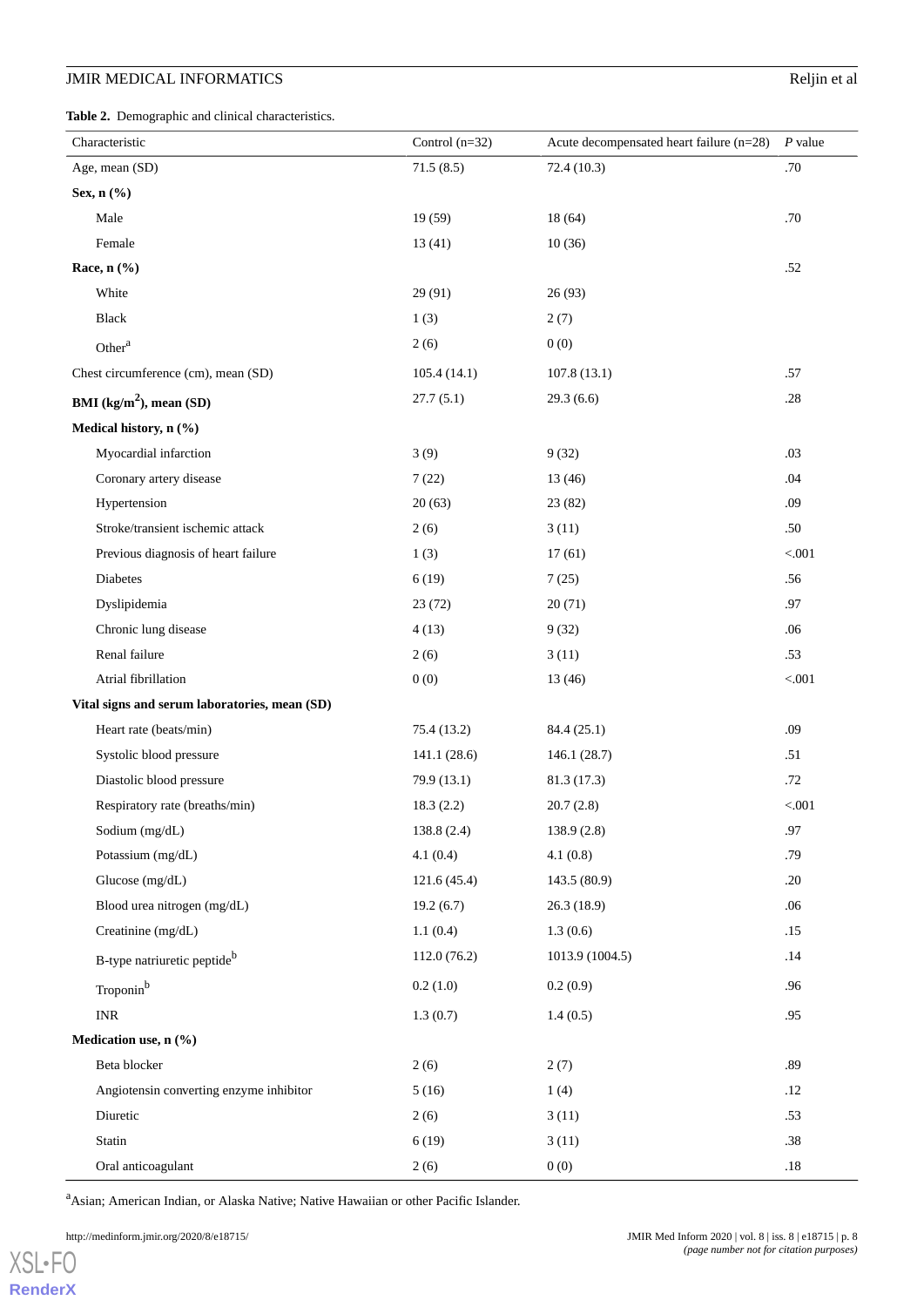<sup>b</sup>Data for the control group is for 6 patients only.

We compared values of 15 parameters from transthoracic bioimpedance and heart rate variability measurements between participants in control, baseline, and discharge groups ([Table](#page-8-0) [3\)](#page-8-0). As can be noted, values of 2 parameters,  $R_0$  and  $R_0 - R_{\infty}$ , for the baseline group had statistically significantly lower values than those for the control group, with *P*=.006 and *P*=.001, respectively. Even though values of these 2 parameters for the discharge group were higher than those for the baseline group,

there were no statistically significant differences  $(R_0: P = .99)$ ;  $R_0 - R_{\infty}$ : *P*=.57). Possible reasons could be the lower number of participants in the discharge group (discharge: n=17; baseline: n=23), and one possibility is that, at the time of discharge, some of the participants still had excess fluid in their lungs. The parameter  $\alpha$  for the baseline group had statistically significantly higher values than those of the control group (*P*=.003),

<span id="page-8-0"></span>**Table 3.** Values of transthoracic bioimpedance and heart rate variability parameters.

| Parameters                        | Control $(n=32)$ , mean<br>(SD)               | Baseline $(n=23)$ , mean<br>(SD)            | $P$ value | Discharge (n=17), mean $P$ value<br>(SD)    |      |
|-----------------------------------|-----------------------------------------------|---------------------------------------------|-----------|---------------------------------------------|------|
| <b>Transthoracic bioimpedance</b> |                                               |                                             |           |                                             |      |
| $R_0(\Omega)$                     | 38.1 (10.8)                                   | 26.5 $(12.8)^{a}$                           | .006      | 34.2 (17.4)                                 | .99  |
| $R_{\rm I}\left(\Omega\right)$    | 52.0(17.0)                                    | 52.0(24.7)                                  | >999      | 54.3 (23.3)                                 | >999 |
| $C_m$ (F)                         | $4.08 \cdot 10^{-8}$ (2.96 $\cdot 10^{-8}$ )  | $4.60 \cdot 10^{-8}$ $(1.71 \cdot 10^{-8})$ | >999      | $4.42 \cdot 10^{-8}$ $(1.85 \cdot 10^{-8})$ | >999 |
| $\alpha$                          | 0.609(0.0881)                                 | $0.716(0.121)^{a}$                          | .003      | 0.646(0.144)                                | .87  |
| $f_c$ (Hz)                        | $6.11 \cdot 10^{-4}$ ( $3.45 \cdot 10^{-4}$ ) | $5.34 \cdot 10 - 4 (1.51 \cdot 10^{-4})$    | .83       | $5.07 \cdot 10^{-4}$ $(1.72 \cdot 10^{-4})$ | .56  |
| Fitting error (Hz)                | 334 (669)                                     | 232 (389)                                   | .51       | 347 (374)                                   | .35  |
| $R_{\infty}(\Omega)$              | 21.5(6.0)                                     | 17.0(7.5)                                   | .08       | 20.3(9.1)                                   | >999 |
| $R_{0}$ – $R_{\infty}(\Omega)$    | 16.6(6.1)                                     | 9.54 $(6.0)^a$                              | .001      | 13.9(8.8)                                   | .57  |
| <b>Heart rate variability</b>     |                                               |                                             |           |                                             |      |
| LF <sup>b</sup> HRV <sup>c</sup>  | 3.5(4.2)                                      | 19.3(43.4)                                  | .06       | 19.2(51.3)                                  | .09  |
| Normalized LF HRV                 | 7.4(14.4)                                     | 32.9 $(55.7)^{a}$                           | .02       | 34.6 $(57.0)^a$                             | .01  |
| HF <sup>d</sup> HRV               | 0.225(0.134)                                  | 0.178(0.092)                                | .38       | $0.127(0.085)^{a}$                          | .01  |
| Normalized HF HRV                 | 0.255(0.154)                                  | $0.391(0.134)^{a}$                          | .003      | $0.371(0.129)^{a}$                          | .02  |
| PDMI sympathetic <sup>e</sup>     | 11.8(5.52)                                    | 17.2(12.4)                                  | .06       | 15.3(5.98)                                  | .52  |
| PDMI parasympathetic <sup>f</sup> | 13.2(5.47)                                    | 17.1(10.4)                                  | .20       | 17.9(7.56)                                  | .14  |
| Mean heart rate                   | 72.3(11.9)                                    | 74.1 (18.0)                                 | >999      | 74.7 (15.9)                                 | >999 |

<sup>a</sup>Denotes a statistically significant difference with respect to control group.

<sup>b</sup>LF: low-frequency.

<sup>c</sup>HRV: heart rate variability.

<sup>d</sup>HF: high-frequency.

e PDMI sympathetic: principal dynamic mode index of sympathetic function.

<sup>f</sup>PDMI parasympathetic: principal dynamic mode index of parasympathetic function.

As for the heart rate variability parameters, for the baseline and discharge groups, high-frequency components of heart rate variability (baseline: *P*=.02; discharge: *P*=.13) and normalized high-frequency components of heart rate variability (baseline: *P*=.003, discharge: *P*=.02) had significantly higher values than those for the control group. Normalized low-frequency components of heart rate variability exhibited a significantly lower value in the discharge group, when compared to those in the control group  $(P=01)$ . None of the other parameters of heart rate variability exhibited significant differences between groups.

[Tables 4](#page-10-0) and [5](#page-12-0) include the results for the machine learning classification analysis. First, only transthoracic bioimpedance parameters were used for control/baseline/discharge classification and with fluid/without fluid classification. The most accurate model for transthoracic bioimpedance parameters only for classification of control/baseline/discharge was the Gaussian support vector machine, which reached an overall accuracy of 68% using  $R_0$ ,  $R_I$ , and  $\alpha$ . For patients without fluid/patients with fluid classification using only transthoracic bioimpedance parameters, cubic support vector machine and gaussian support vector machine models achieved 82%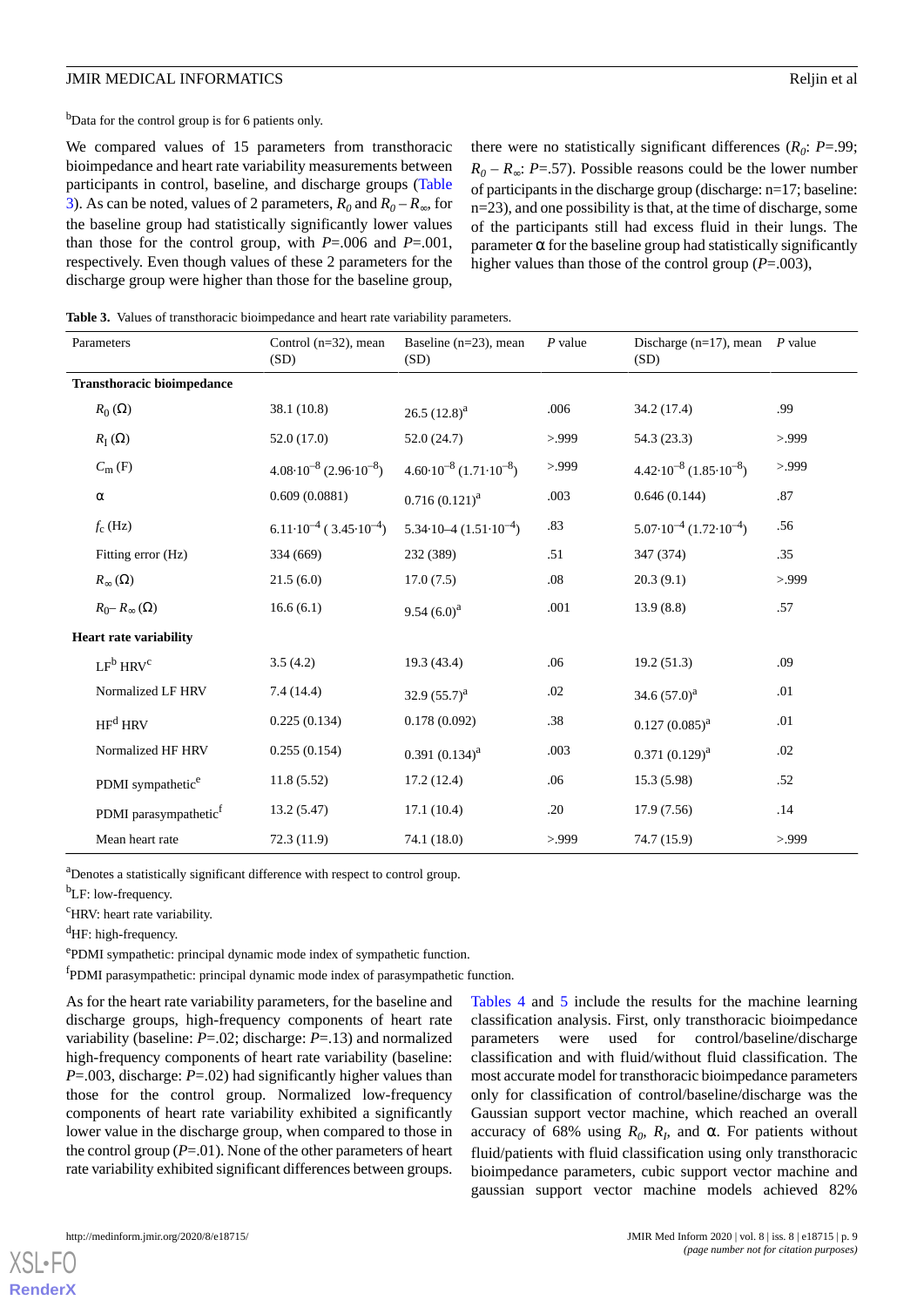accuracy, although the cubic support vector machine required less parameters ( $R_0$ ,  $\alpha$ , fitting error,  $R_{\infty}$ ). Incorporating the heart rate variability parameters improved the accuracy of most models. The quadratic support vector machine model achieved 75% accuracy using 8 parameters ( $C_m$ ,  $f_c$ , fitting error,  $R_\infty$ ,  $R_0$ *– R*∞, normalized low-frequency components of heart rate variability, normalized high-frequency components of heart rate variability, mean heart rate). As for patients without fluid/patients with fluid classification, the overall best model was the cubic support vector machine, which achieved an accuracy of 92% using 6 parameters (*R<sup>0</sup>* , *R<sup>I</sup>* , *Cm*, low-frequency components of heart rate variability, principal dynamic mode index of parasympathetic function, mean heart rate).

[Table 6](#page-13-0) shows the confusion matrix for the most accurate model for control/baseline/discharge classification (quadratic support vector machine), and [Table 7](#page-13-1) shows the confusion matrix for the most accurate model for patients without fluid/patients with fluid classification (cubic support vector machine). In control/baseline/discharge classification, the control and baseline groups were correctly classified 78% and 83%, respectively. However, the discharge group was accurately classified only in 59% of the cases. It is worth highlighting that this group was misclassified 29% of the time as the control group. In the patients without fluid/patients with fluid classification, the patients without fluid condition (control and discharge groups) were classified correctly 96% of the time, and patients with fluid (baseline group) condition was correctly classified in 82% of the time.

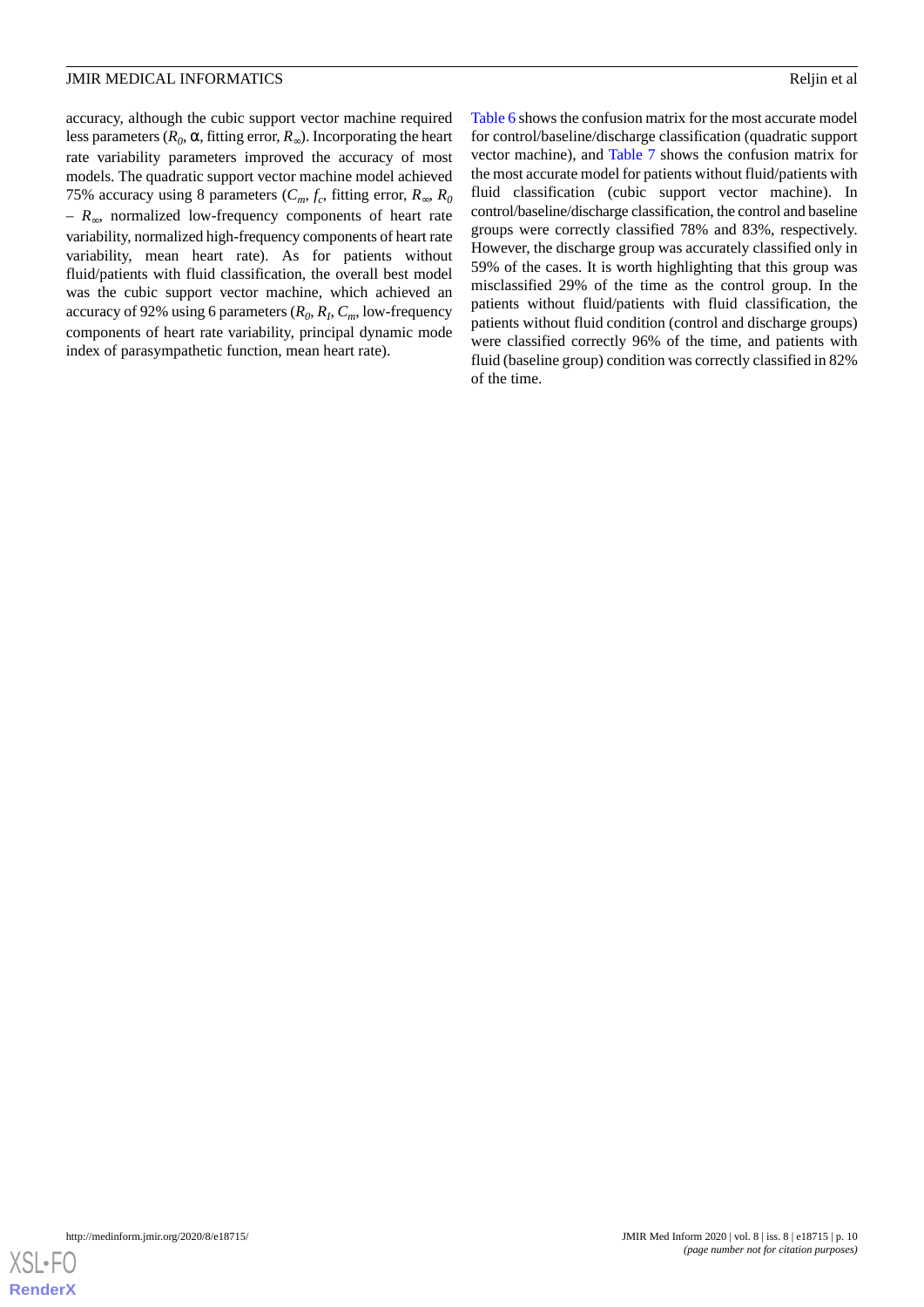<span id="page-10-0"></span>**Table 4.** Highest accuracy and parameters included for control/baseline/discharge classification in each machine learning algorithm.

| $\overline{\phantom{a}}$<br>Type                         | Cubic SVM <sup>a</sup> | ÷<br>Quadratic SVM | Gaussian SVM | $k$ -Nearest neighbor | Decision tree |
|----------------------------------------------------------|------------------------|--------------------|--------------|-----------------------|---------------|
| <b>Transthoracic bioimpedance</b>                        |                        |                    |              |                       |               |
| Accuracy, %                                              | 63                     | 61                 | 68           | 67                    | $72\,$        |
| <b>Parameters</b>                                        |                        |                    |              |                       |               |
| $R_0$                                                    | $\mathbf X$            | $\mathbf X$        | $\mathbf X$  | $\mathbf X$           | $\mathbf X$   |
| $R_{\rm I}$                                              | $\mathbf X$            |                    | $\mathbf X$  |                       |               |
| $C_{\rm\,m}$                                             |                        | $\mathbf X$        |              | $\mathbf X$           |               |
| $\alpha$                                                 |                        |                    | $\mathbf X$  | $\mathbf X$           | $\mathbf X$   |
| $f_{\rm\,c}$                                             |                        |                    |              | $\mathbf X$           | $\mathbf X$   |
| Fitting error                                            | $\mathbf X$            | $\mathbf X$        |              |                       |               |
| $R_\infty$                                               |                        | $\mathbf X$        |              | $\mathbf X$           |               |
| $R_0 - R_\infty$                                         |                        |                    |              |                       | $\mathbf X$   |
| <b>Heart rate variability</b>                            |                        |                    |              |                       |               |
| Accuracy, %                                              | 58                     | 63                 | 56           | 57                    | 53            |
| <b>Parameters</b>                                        |                        |                    |              |                       |               |
| $LF^b$ HRV <sup>c</sup>                                  | $\mathbf X$            | $\mathbf X$        |              |                       |               |
| Normalized LF HRV                                        | $\mathbf X$            | $\mathbf X$        | $\mathbf X$  | $\mathbf X$           | $\mathbf X$   |
| $\mathbf{HF}^{\mathbf{d}}$ HRV                           | $\mathbf X$            | $\mathbf X$        |              | $\mathbf X$           | $\mathbf X$   |
| Normalized HF HRV                                        |                        | $\mathbf X$        |              |                       | $\mathbf X$   |
| PDMI sympathetic <sup>e</sup>                            |                        | $\mathbf X$        |              | $\mathbf X$           |               |
| PDMI parasympathetic $^{\rm f}$                          | $\mathbf X$            | $\mathbf X$        | $\mathbf X$  | $\mathbf X$           |               |
| Mean heart rate                                          |                        | $\mathbf X$        |              | $\mathbf X$           | $\mathbf X$   |
| Transthoracic bioimpedance and<br>heart rate variability |                        |                    |              |                       |               |
| Accuracy, %                                              | $74\,$                 | $75\,$             | 68           | 74                    | $72\,$        |
| <b>Parameters</b>                                        |                        |                    |              |                       |               |
| $R_{\rm 0}$                                              | $\mathbf X$            | X                  | $\mathbf x$  |                       | $\mathbf X$   |
| $R_{\rm I}$                                              | $\mathbf X$            | $\mathbf X$        | $\mathbf X$  |                       |               |
| $C_{\rm\,m}$                                             | $\mathbf X$            |                    |              | $\mathbf X$           |               |
| $\alpha$                                                 | $\mathbf X$            |                    | $\mathbf X$  | $\mathbf X$           | $\mathbf X$   |
| $f_{\rm\,c}$                                             |                        | $\mathbf X$        |              |                       | $\mathbf X$   |
| Fitting error                                            | $\mathbf X$            | $\mathbf X$        |              | $\mathbf X$           |               |
| $R_\infty$                                               |                        | $\mathbf X$        |              |                       |               |
| $R_0 - R_\infty$                                         |                        | $\mathbf X$        |              |                       | $\mathbf X$   |
| $\operatorname{LF}$ HRV                                  | $\mathbf X$            |                    |              |                       |               |
| Normalized LF HRV                                        |                        |                    |              |                       |               |
| HF HRV                                                   | $\mathbf X$            | $\mathbf X$        |              | $\mathbf X$           |               |
| Normalized HF HRV                                        |                        | $\mathbf X$        |              |                       |               |
| PDMI sympathetic                                         |                        |                    |              | $\mathbf X$           |               |
| PDMI parasympathetic                                     |                        |                    |              |                       |               |
| Mean heart rate                                          | $\mathbf X$            | $\mathbf X$        |              | $\mathbf X$           |               |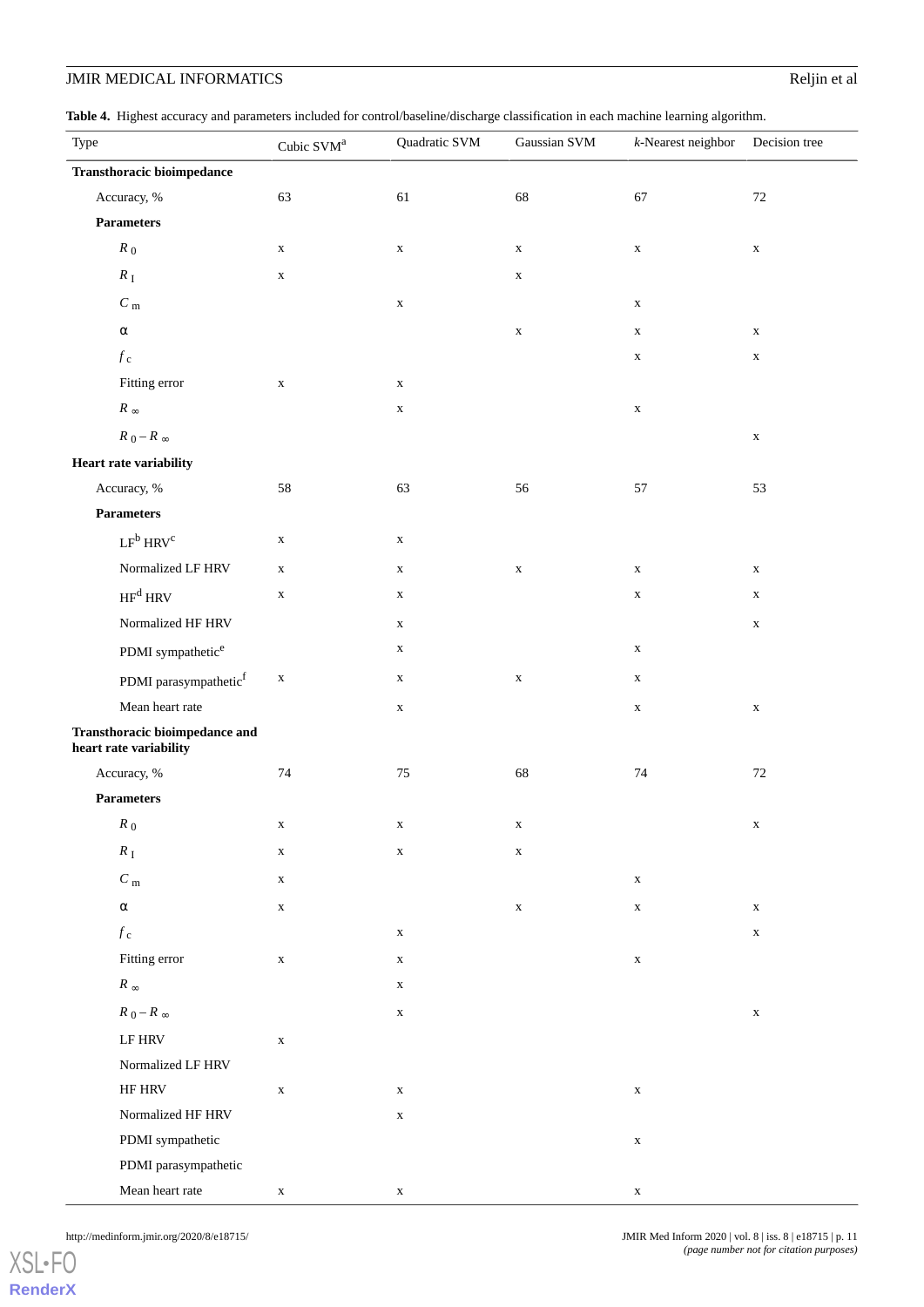<sup>a</sup>SVM: support vector machine.

<sup>b</sup>LF: low-frequency.

<sup>c</sup>HRV: heart rate variability.

<sup>d</sup>HF: high-frequency.

e PDMI sympathetic: principal dynamic mode index of sympathetic function.

<sup>f</sup>PDMI parasympathetic: principal dynamic mode index of parasympathetic function.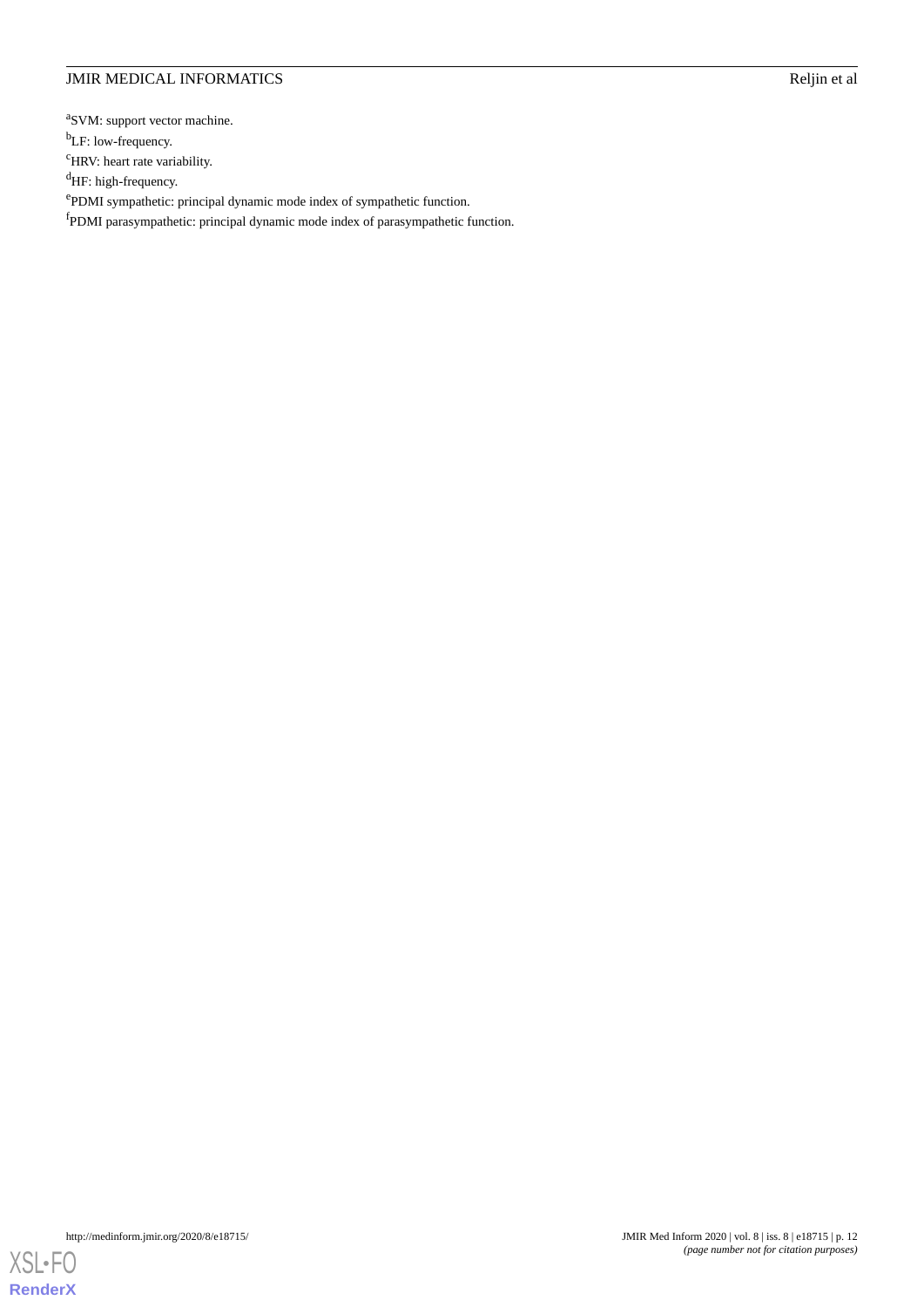<span id="page-12-0"></span>Table 5. Highest accuracy and parameters included for patients without fluid/patients with fluid classification on each machine learning algorithm

| Type                                                     | and parameters meridian for patients while at mand patients while these choich on each machine realing<br>Cubic SVM | Quadratic SVM | Gaussian SVM | $k$ -Nearest neighbor | Decision tree |
|----------------------------------------------------------|---------------------------------------------------------------------------------------------------------------------|---------------|--------------|-----------------------|---------------|
| <b>Transthoracic bioimpedance</b>                        |                                                                                                                     |               |              |                       |               |
| Accuracy, %                                              | $82\,$                                                                                                              | $75\,$        | $82\,$       | $78\,$                | 79            |
| <b>Parameters</b>                                        |                                                                                                                     |               |              |                       |               |
| $R_0$                                                    | $\mathbf X$                                                                                                         | $\mathbf X$   | $\mathbf X$  | $\mathbf X$           |               |
| $R_{\rm I}$                                              |                                                                                                                     |               |              |                       |               |
| $C_{\rm\,m}$                                             |                                                                                                                     |               | $\mathbf X$  | $\mathbf X$           |               |
| $\alpha$                                                 | $\mathbf X$                                                                                                         |               |              |                       |               |
| $f_{\rm\,c}$                                             |                                                                                                                     |               | $\mathbf X$  |                       | $\mathbf X$   |
| Fitting error                                            |                                                                                                                     |               |              |                       |               |
|                                                          | $\mathbf X$                                                                                                         |               | $\mathbf X$  |                       |               |
| $R_\infty$                                               | $\mathbf X$                                                                                                         | $\mathbf X$   | $\mathbf X$  | $\mathbf X$           | $\mathbf X$   |
| $R_0 - R_\infty$                                         |                                                                                                                     |               |              |                       | $\mathbf X$   |
| <b>Heart rate variability</b>                            |                                                                                                                     |               |              |                       |               |
| Accuracy, %                                              | $75\,$                                                                                                              | $76\,$        | $75\,$       | $71\,$                | $72\,$        |
| <b>Parameters</b>                                        |                                                                                                                     |               |              |                       |               |
| $LF^b$ HRV <sup>c</sup>                                  |                                                                                                                     | $\mathbf X$   |              |                       |               |
| Normalized LF HRV                                        | $\mathbf X$                                                                                                         |               | $\mathbf X$  |                       | $\mathbf X$   |
| $\mathsf{HF}^{\mathsf{d}}\mathsf{HRV}$                   |                                                                                                                     | $\mathbf X$   | $\mathbf X$  | $\mathbf X$           |               |
| Normalized HF HRV                                        | $\mathbf X$                                                                                                         |               |              |                       | $\mathbf X$   |
| PDMI sympathetic <sup>e</sup>                            | $\mathbf X$                                                                                                         |               | $\mathbf X$  | $\mathbf X$           |               |
| PDMI parasympathetic $^{\rm f}$                          |                                                                                                                     | $\mathbf X$   |              |                       |               |
| Mean heart rate                                          |                                                                                                                     | $\mathbf X$   | $\mathbf X$  | $\mathbf X$           |               |
| Transthoracic bioimpedance and<br>heart rate variability |                                                                                                                     |               |              |                       |               |
| Accuracy, %                                              | $92\,$                                                                                                              | $88\,$        | 83           | 85                    | $81\,$        |
| <b>Parameters</b>                                        |                                                                                                                     |               |              |                       |               |
| $R_{\rm 0}$                                              | X                                                                                                                   |               | X            | X                     |               |
| $R_{\rm I}$                                              | $\mathbf X$                                                                                                         |               |              |                       | $\mathbf X$   |
| $C_{\rm \,m}$                                            | $\mathbf X$                                                                                                         | $\mathbf X$   |              | $\mathbf X$           |               |
| $\alpha$                                                 |                                                                                                                     |               |              |                       |               |
| $f_{\rm\,c}$                                             |                                                                                                                     | $\mathbf X$   |              |                       |               |
| Fitting error                                            |                                                                                                                     |               | $\mathbf X$  | $\mathbf X$           |               |
| $R_\infty$                                               |                                                                                                                     | $\mathbf X$   | $\mathbf X$  |                       | $\mathbf X$   |
| $R_0-R_\infty$                                           |                                                                                                                     | $\mathbf X$   |              |                       |               |
| $\operatorname{LF}$ HRV                                  | $\mathbf X$                                                                                                         |               |              | $\mathbf X$           |               |
| Normalized LF HRV                                        |                                                                                                                     |               |              | $\mathbf X$           | $\mathbf X$   |
| $\rm HF$ $\rm HRV$                                       |                                                                                                                     | $\mathbf X$   | $\mathbf X$  |                       |               |
| Normalized HF HRV                                        |                                                                                                                     | $\mathbf X$   |              | $\mathbf X$           |               |
| PDMI sympathetic                                         |                                                                                                                     |               |              |                       |               |
| PDMI parasympathetic                                     | $\mathbf X$                                                                                                         |               |              | $\mathbf X$           |               |
| Mean heart rate                                          | $\mathbf X$                                                                                                         | $\mathbf X$   |              | $\mathbf X$           |               |

```
XSL•FO
RenderX
```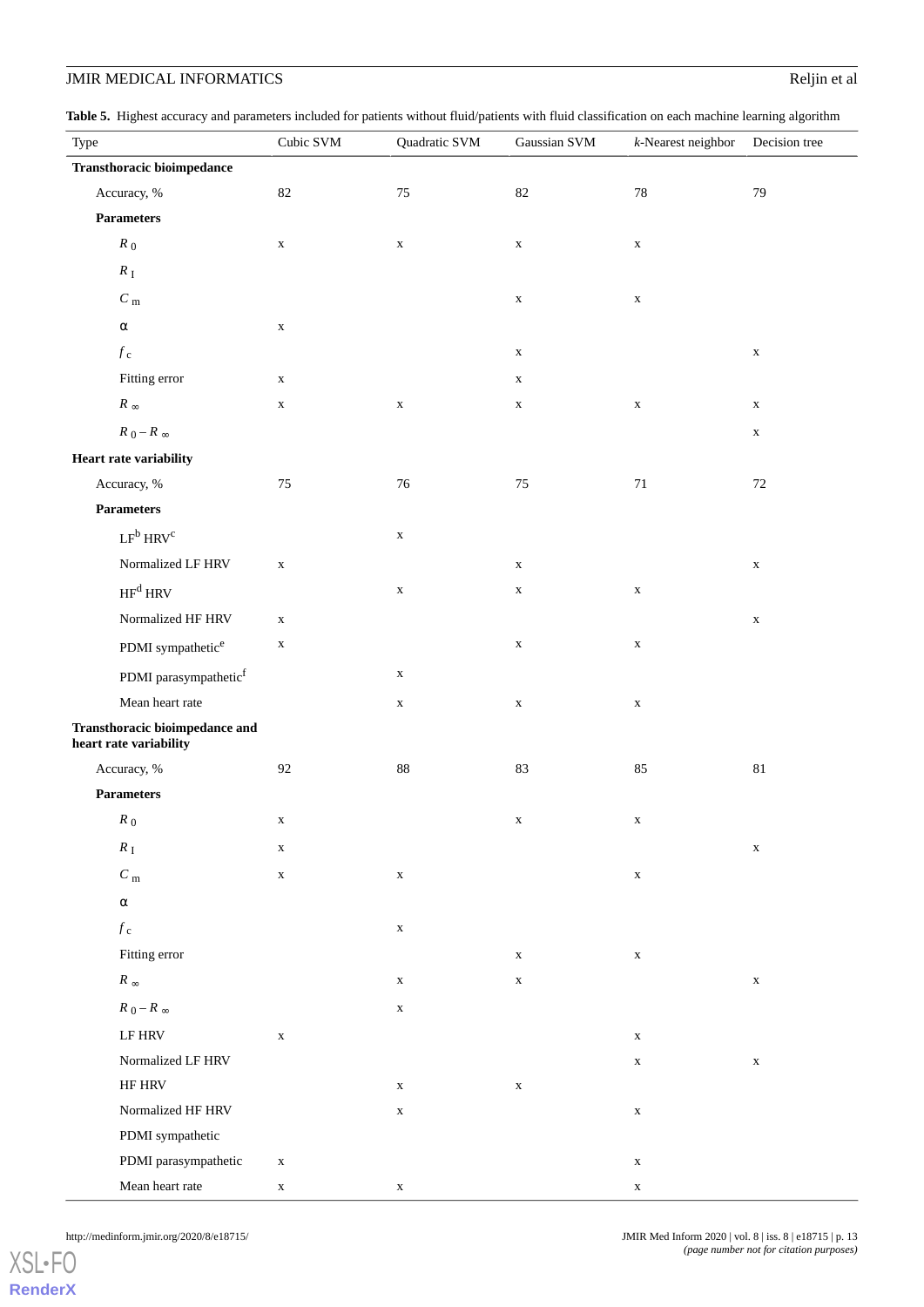<sup>a</sup>SVM: support vector machine.

b<sub>LF</sub>: low-frequency.

<sup>c</sup>HRV: heart rate variability.

<sup>d</sup>HF: high-frequency.

e PDMI sympathetic: principal dynamic mode index of sympathetic function.

<span id="page-13-0"></span><sup>f</sup>PDMI parasympathetic: principal dynamic mode index of parasympathetic function.

Table 6. Confusion matrix for quadratic support vector machine—the most accurate model for control/baseline/discharge classification.

| Actual    | Predicted, % |          |           |
|-----------|--------------|----------|-----------|
|           | Control      | Baseline | Discharge |
| Control   | 78.1         | 6.3      | 15.6      |
| Baseline  | 13.0         | 82.6     | 4.3       |
| Discharge | 29.4         | 11.8     | 58.8      |

<span id="page-13-1"></span>Table 7. Confusion matrix for cubic support vector machine—the most accurate model for patients without fluid/patients with fluid classification.

| Actual                 | Predicted, %        |                        |  |
|------------------------|---------------------|------------------------|--|
|                        | Patients with fluid | Patients without fluid |  |
| Patients with fluid    | 82.6                | 17.4                   |  |
| Patients without fluid | 4.1                 | 95.9                   |  |

#### **Discussion**

#### **Principal Findings**

In this prospective observational study, we successfully trained machine learning models to classify participants with and without fluid accumulation using parameters obtained with a fluid accumulation vest, specifically transthoracic bioimpedance and heart rate variability parameters. We achieved a cross-validation accuracy of 92% using a cubic support vector machine model. The transthoracic bioimpedance parameters that contributed to this accuracy were related to intra- and extracellular fluid, whereas the heart rate variability parameters were mostly related to sympathetic activation. Our results suggest that the transthoracic bioimpedance and heart rate variability signals acquired with a wearable vest with carbon black–PDMS dry electrodes are suitable for detecting fluid accumulation and can potentially help with prediction and management of clinical worsening in heart failure patients.

In the past, transthoracic bioimpedance has been used for lung fluid abnormality detection  $[14,15]$  $[14,15]$  $[14,15]$  $[14,15]$ . In this study, we aimed to test the feasibility of a more accurate detection method for fluid accumulation by combining transthoracic bioimpedance and heart rate variability, given the autonomic dysregulation observed in heart failure patients. We used fluid accumulation vests to capture transthoracic bioimpedance and heart rate variability simultaneously. The accuracy of lung fluid abnormality detection using both transthoracic bioimpedance and heart rate variability was 92%, which is considerably higher than the maximum accuracy achieved using either only transthoracic bioimpedance (82%) or only heart rate variability (76%). Although the maximum accuracy of transthoracic bioimpedance was higher than that of heart rate variability, both contributed to the even higher accuracy of the model that combined them. We hypothesized that acute decompensated

heart failure participants at the time of admission (baseline group) would have significantly lower resistances than participants in the control and acute decompensated heart failure discharge groups. Our results showed statistically significantly lower  $R_0$  and  $R_0 - R_{\infty}$  resistances in the baseline group (mean 27 Ω, SD 13 Ω; mean 10 Ω, SD 6 Ω, respectively) than those in the control group (mean 38, SD 11 Ω; mean 17, SD 6.1 Ω, respectively), with *P* values of .006 and .001, respectively. This suggests that participants in the baseline group had higher fluid volumes retained in the lungs than participants in the control group did. Moreover, the same parameters  $R_0$  and  $R_0 - R_\infty$  for discharge participants (mean 34, SD 17  $\Omega$ ; mean 14, SD 9  $\Omega$ , respectively) were higher than those for the baseline participants. However, this difference did not reach statistical significance (*P*=.99; *P*=.57, respectively). Since predischarge assessments could not be performed in all participants, our findings may be attributable to a relatively small sample size. Alternatively, significant variability in the amount of intrathoracic fluid remaining before discharge may also explain our findings.

Bioimpedance is a proven biomarker of acute decompensated heart failure. Our group previously performed a clinical study of 106 hospitalized patients discharged after an admission for acute decompensated heart failure. Participants were sent home with a fluid accumulation vests and we determined that it was feasible to measure transthoracic bioimpedance on a daily basis [[12\]](#page-16-12). We also demonstrated that a predictive algorithm analyzing daily bioimpedance measures achieved good performance for predicting recurrent acute decompensated heart failure [[12\]](#page-16-12). Lindholm et al [\[22](#page-16-14)] also performed a longitudinal study including over 500,000 participants and determined that leg bioimpedance was inversely correlated with new-onset heart failure and that by combining the leg bioimpedance with clinical parameters such as age, sex, and history of myocardial infarction, accurate prediction of heart failure could be achieved.

 $XS$  • FC **[RenderX](http://www.renderx.com/)**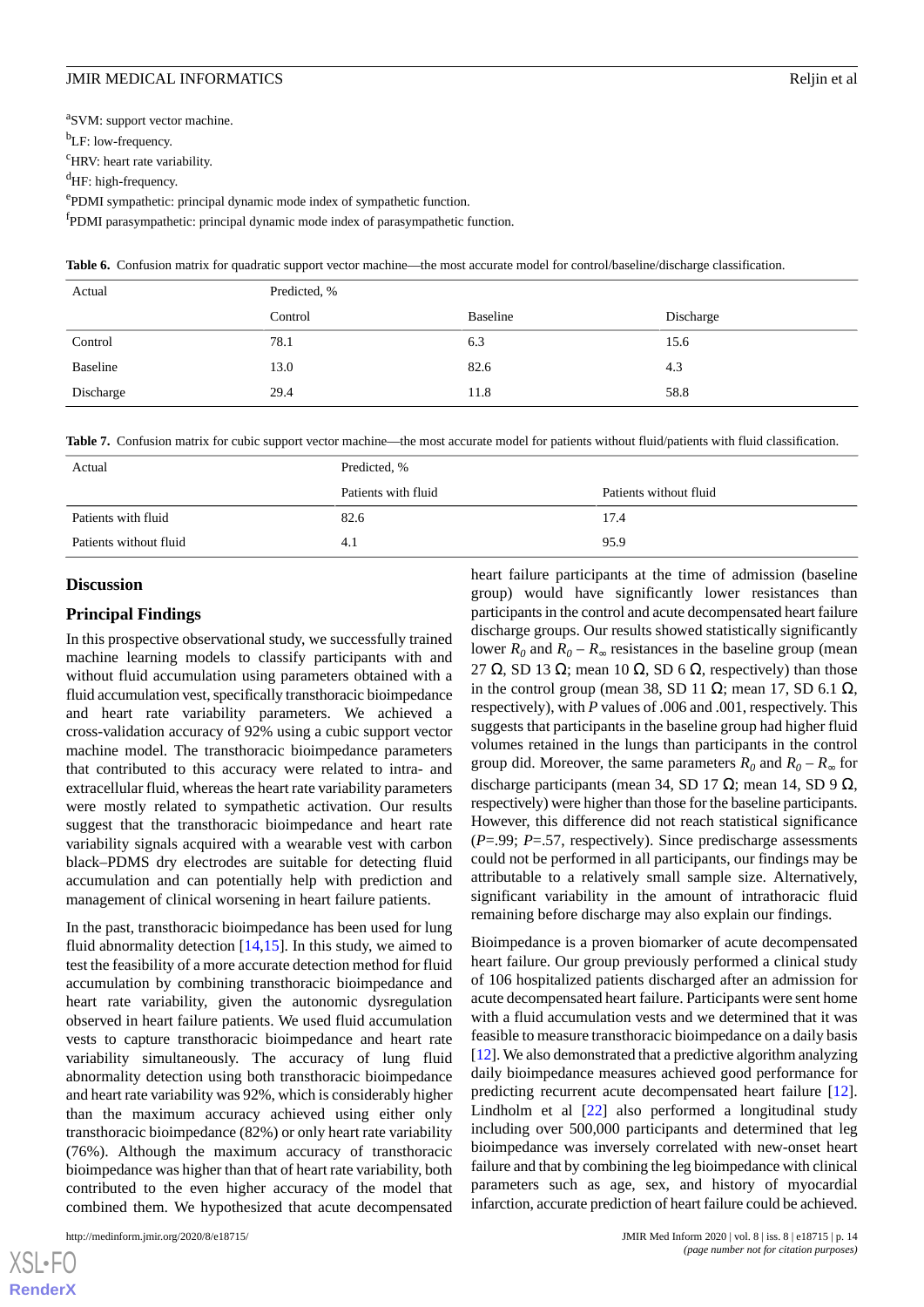In another study [[23\]](#page-16-15) on participants with congenital heart disease, bioelectrical impedance correlated with heart failure severity. In contrast to these prior studies, we sought to evaluate the performance of intrathoracic bioimpedance measured using a novel dry electrode for detecting acute decompensated heart failure. We observed that participants hospitalized with acute decompensated heart failure had lower values of intrathoracic resistance due to higher intrathoracic fluid volume.

As for the heart rate variability, high-frequency components of heart rate variability (at admission: *P*=.02; at discharge: *P*=.13) and normalized high-frequency components of heart rate variability parameters (at admission: *P*=.003, at discharge: *P*=.02) were significantly higher in acute decompensated heart failure participants when compared to control participants without acute decompensated heart failure. This is possibly the result of more labored breathing exhibited by the participants with acute decompensated heart failure [[41\]](#page-17-11). Although not statistically significant, we observed overall higher sympathetic activation in the acute decompensated heart failure participants, as evidenced by higher low-frequency components of heart rate variability (control: mean 3.5, SD 4.2; at admission: mean 19.3, SD 43.4, *P*=.06; at discharge: mean 19.2, SD 51.3 *P*=.09). The activation of the sympathetic nervous system is a known countermeasure of the body aiming to restore cardiac output in the case of heart failure [[42\]](#page-17-12). Conversely, acute decompensated heart failure participants exhibited a significantly lower normalized low-frequency components of heart rate variability but only in the discharge group. This was produced by the highly elevated parasympathetic tone (high-frequency components of heart rate variability), which affected the computation of the normalized indices (normalized low-frequency components of heart rate variability and normalized high-frequency components of heart rate variability). These results corroborate the alteration of the autonomic nervous functions produced by acute decompensated heart failure and explain why the parameters of the autonomic function are valuable for detecting acute decompensated heart failure and its subsequent consequences.

In the machine learning classifications,  $R_0$  was consistently chosen in most of the optimal models and was present in both the most accurate models for both classifications tested in this study (control/baseline/discharge and patients without fluid/patients with fluid classification). This is in agreement with the between-group statistical differences, in which this parameter was found to be the most sensitive to heart failure. Using the set of transthoracic bioimpedance parameters only, machine learning models were able to provide moderate classification accuracy for both types of classification: an accuracy of 68% was found for 3-class classification (control/baseline/discharge classification) model, and an accuracy of 82% was found for 2-class models (patients without fluid/patients with fluid classification), which are acceptable performances, considering that the bottom line accuracy for 3 and 2-class models are 33% and 50%, respectively. However, adding heart rate variability parameters (the model was trained with transthoracic bioimpedance and heart rate variability parameters together) further increased the accuracy of the models. The control/baseline/discharge classification, with 75% accuracy, was acceptable. Furthermore, 92% accuracy for

classifying of patients without fluid and patients with fluid suggested the feasibility of such an algorithm to potentially detect the healthy condition (control group) or recovering (at least partially) of a patient from excess fluid accumulation. This model used parameters from transthoracic bioimpedance (extracellular resistance, intracellular resistance, cell membrane capacitance), as well as parameters from heart rate variability (low-frequency components, principal dynamic mode index of parasympathetic function, mean heart rate). The transthoracic bioimpedance parameters that were included are related to intraand extracellular fluid, whereas the heart rate variability parameters are mostly related to the sympathetic activation. This finding is useful in developing in-home diagnostic tools that can detect or predict fluid accumulation in heart failure participants.

Statistical analysis and machine learning analysis showed similar results for a reduced set of features. For instance, extracellular resistance and low-frequency components of heart rate variability exhibited significant differences between non–heart failure (control) and heart failure groups (baseline and discharge), and these features were present in the most accurate model for fluid accumulation detection. However, other features including intracellular resistance, cell membrane capacitance, principal dynamic mode index of parasympathetic function, and mean heart rate did not exhibit significant differences between groups but were relevant for improving accuracy of the machine learning algorithms.

#### **Limitations**

As for the limitations of the study, many recordings were not usable, mostly in the acute decompensated heart failure group. This is related to technical issues with the fluid accumulation vests, which can be partially attributed to the carbon black–PDMS electrodes. From the 28 participants with acute decompensated heart failure, we obtained reliable measures from only 23 participants at baseline and from 17 participants at discharge. We obtained data from both baseline and discharge for only 12 participants. Even in the control group, we collected usable data from only 32 out of the 50 participants. In some instances, applying a layer of hydrating lotion helped with data collection. This limitation could potentially diminish the clinical use of the device and must be addressed in the near future. A more robust hardware design, tailored to match the impedance of the carbon black–PDMS electrodes, is a potential improvement. Configurations that enable collection of transthoracic bioimpedance data from several locations on the thorax could help the quality and usability of the data, as accumulation of fluid does not occur always in the same location. Furthermore, given the limited data set, we have reported leave-one-subject-out cross-validation accuracy, and the results cannot be interpreted as conclusive concerning the efficacy of the transthoracic bioimpedance device and features derived from it. Instead, the results can be interpreted as promising, based on the validation of the transthoracic bioimpedance and its associated features and machine learning. A larger testing data set is required for further evaluation of transthoracic bioimpedance to allow for more definite conclusions about its efficacy.

```
XS-FO
RenderX
```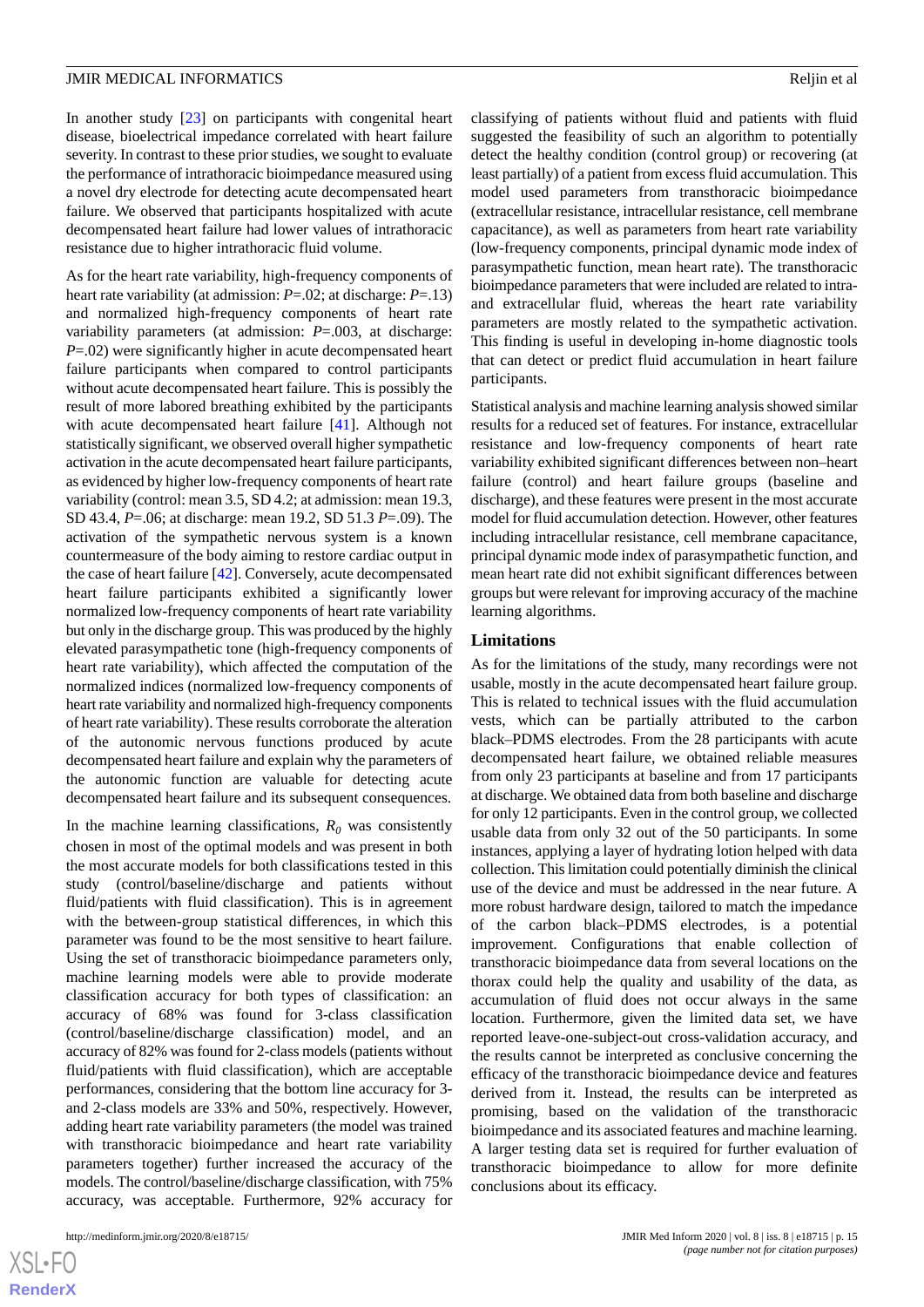There are several potential clinical applications of transthoracic bioimpedance measurements in patients with heart failure. Wearable technologies such as fluid accumulation vests could allow for rapid point-of-care diagnostics that could be used in the emergency setting to help identify heart failure decompensation. In addition, fluid accumulation vest measurements in different clinical states such as decompensated heart failure, predischarge, and in outpatient setting, could be used to establish a profile for a given patient that could improve diagnostic certainty and guide treatment. Moreover, triaging medical severity is a necessary and time-consuming step of the patient care process, but this is often difficult due to limitations in both the number of available medical personnel and individual provider time.

The device and algorithm in this study can be used in a longitudinal study with patients with heart failure, extending monitoring into the home. The system could be used to monitor a patient's fluid accumulation daily and generate early warnings of heart failure decompensation, provide guidance on therapeutic changes to improve quality of life, and reduce heart failure readmissions. Alternatively, the system can be used to monitor either the discharge readiness of a patient from the hospital or the home treatment regime effectiveness on the patient. Wearable sensors such as the fluid accumulation vest can potentially provide an ideal avenue for patient monitoring over time, allowing for rapid action in response to acute decompensation. Garments integrating vital sign sensors have been utilized in acute medical settings to monitor patients with high medical risk profiles [\[43](#page-17-13)]. In addition, wearable sensor-based systems for vital sign monitoring are well-received by both patients and nursing staff with regards to usability,

further highlighting their potential role in clinical implementation [\[44](#page-17-14)].

#### **Conclusions**

The main goal of this study was to evaluate the performance of biologically relevant parameters measured by a fluid accumulation vests with carbon black–PDMS dry electrodes. In our clinical study (SHIELD), transthoracic bioimpedance and heart rate variability parameters were considered for statistical analysis and discrimination between patients with nonacute decompensated heart failure and acute decompensated heart failure. As expected, our results show that among the 15 parameters, 2 (extracellular resistance and intracellular-extracellular difference in resistance) showed statistically significantly lower values (*P*=.006; *P*=.001, respectively), and 3 (tissue heterogeneity exponent, high-frequency components of heart rate variability, and normalized high-frequency components of heart rate variability) showed statistically significantly higher values (*P*=.01, *P*=.02, *P*=.003, respectively) for participants with acute decompensated heart failure at hospital admission than those for participants in the control group. A significant difference in the sympathetic control (assessed with the normalized low-frequency components, *P*=.01) was observed between acute decompensated heart failure participants at the time of discharge and the control participants. Transthoracic bioimpedance and heart rate variability exhibited promising results for classifying participants with excess intrathoracic fluid versus those with normal intrathoracic fluid. Further clinical studies will be undertaken to refine our approach and determine the optimal application of this monitoring technology in acute medical settings.

## **Acknowledgments**

This work was supported by the Smart and Connect Health of the National Science Foundation grants: 1522087, 1522084, and 1522052.

#### **Conflicts of Interest**

<span id="page-15-0"></span>DDM has received honorary, speaking/consulting fee or grants from Flexcon, Rose Consulting, Bristol-Myers Squibb, Pfizer, Boston Biomedical Associates, Samsung, Phillips, Mobile Sense, Care Evolution, Flexcon Boehringer Ingelheim, Biotronik, Otsuka Pharmaceuticals, and Sanofi.

#### **References**

- <span id="page-15-1"></span>1. Ambrosy AP, Gheorghiade M, Chioncel O, Mentz RJ, Butler J. Global Perspectives in Hospitalized Heart Failure: Regional and Ethnic Variation in Patient Characteristics, Management, and Outcomes. Curr Heart Fail Rep 2014 Sep 25;11(4):416-427. [doi: [10.1007/s11897-014-0221-9](http://dx.doi.org/10.1007/s11897-014-0221-9)]
- <span id="page-15-2"></span>2. Anter E, Jessup M, Callans DJ. Atrial fibrillation and heart failure: treatment considerations for a dual epidemic. Circulation 2009 May 12;119(18):2516-2525. [doi: [10.1161/CIRCULATIONAHA.108.821306](http://dx.doi.org/10.1161/CIRCULATIONAHA.108.821306)] [Medline: [19433768\]](http://www.ncbi.nlm.nih.gov/entrez/query.fcgi?cmd=Retrieve&db=PubMed&list_uids=19433768&dopt=Abstract)
- <span id="page-15-3"></span>3. Fang J, Mensah GA, Croft JB, Keenan NL. Heart failure-related hospitalization in the U.S., 1979 to 2004. J Am Coll Cardiol 2008 Aug 05;52(6):428-434 [\[FREE Full text\]](https://linkinghub.elsevier.com/retrieve/pii/S0735-1097(08)01790-7) [doi: [10.1016/j.jacc.2008.03.061\]](http://dx.doi.org/10.1016/j.jacc.2008.03.061) [Medline: [18672162\]](http://www.ncbi.nlm.nih.gov/entrez/query.fcgi?cmd=Retrieve&db=PubMed&list_uids=18672162&dopt=Abstract)
- 4. McMurray J, Petrie M, Murdoch D, Davie A. Clinical epidemiology of heart failure: public and private health burden. European heart journal 1998;19:9-16.
- 5. Lloyd-Jones DM, Wang TJ, Leip EP, Larson MG, Levy D, Vasan RS, et al. Lifetime risk for development of atrial fibrillation: the Framingham Heart Study. Circulation 2004 Aug 31;110(9):1042-1046. [doi: [10.1161/01.CIR.0000140263.20897.42\]](http://dx.doi.org/10.1161/01.CIR.0000140263.20897.42) [Medline: [15313941](http://www.ncbi.nlm.nih.gov/entrez/query.fcgi?cmd=Retrieve&db=PubMed&list_uids=15313941&dopt=Abstract)]
- 6. Stevenson WG, Stevenson LW, Middlekauff HR, Fonarow GC, Hamilton MA, Woo MA, et al. Improving survival for patients with atrial fibrillation and advanced heart failure. J Am Coll Cardiol 1996 Nov 15;28(6):1458-1463 [[FREE Full](https://linkinghub.elsevier.com/retrieve/pii/S0735-1097(96)00358-0) [text](https://linkinghub.elsevier.com/retrieve/pii/S0735-1097(96)00358-0)] [doi: [10.1016/s0735-1097\(96\)00358-0](http://dx.doi.org/10.1016/s0735-1097(96)00358-0)] [Medline: [8917258\]](http://www.ncbi.nlm.nih.gov/entrez/query.fcgi?cmd=Retrieve&db=PubMed&list_uids=8917258&dopt=Abstract)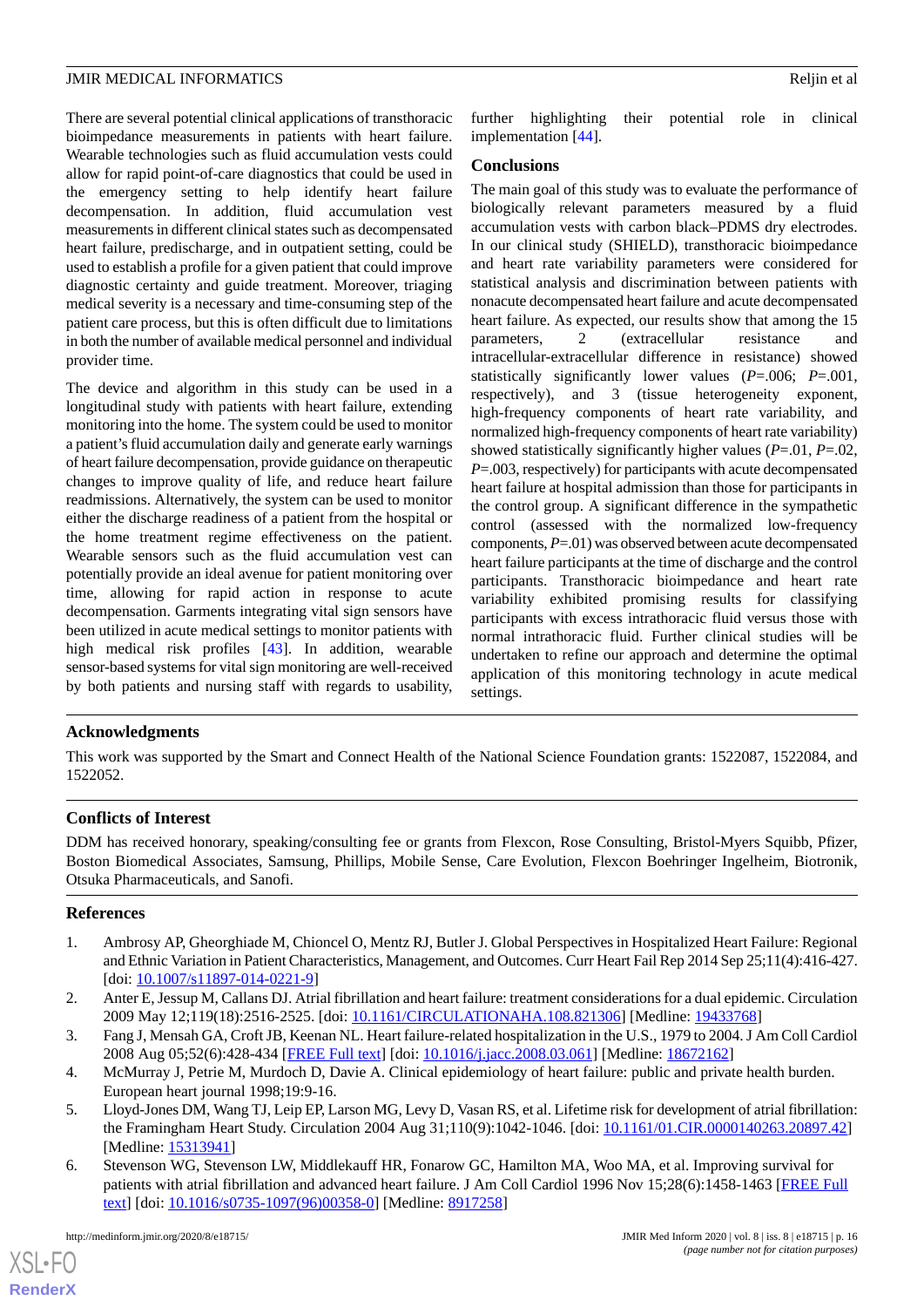- <span id="page-16-0"></span>7. Lloyd-Jones D, Adams RJ, Brown TM, Carnethon M, Dai S, De SG, et al. Executive summary: heart disease and stroke statistics--2010 update: a report from the American Heart Association. Circulation 2010 Feb 23;121(7):948-954 [[FREE](http://circ.ahajournals.org/cgi/pmidlookup?view=long&pmid=20177011) [Full text\]](http://circ.ahajournals.org/cgi/pmidlookup?view=long&pmid=20177011) [doi: [10.1161/CIRCULATIONAHA.109.192666](http://dx.doi.org/10.1161/CIRCULATIONAHA.109.192666)] [Medline: [20177011](http://www.ncbi.nlm.nih.gov/entrez/query.fcgi?cmd=Retrieve&db=PubMed&list_uids=20177011&dopt=Abstract)]
- <span id="page-16-2"></span><span id="page-16-1"></span>8. Vasan RS, Levy D. Defining diastolic heart failure: a call for standardized diagnostic criteria. Circulation 2000 May 02;101(17):2118-2121. [doi: [10.1161/01.cir.101.17.2118\]](http://dx.doi.org/10.1161/01.cir.101.17.2118) [Medline: [10790356\]](http://www.ncbi.nlm.nih.gov/entrez/query.fcgi?cmd=Retrieve&db=PubMed&list_uids=10790356&dopt=Abstract)
- 9. Boehmer J, Hariharan R, Devecchi F, Smith A, Molon G, Capucci A, et al. A Multisensor Algorithm Predicts Heart Failure Events in Patients With Implanted Devices: Results From the MultiSENSE Study. In: JACC Heart Fail. JACC: Heart Failure JACC: Heart Failure; Mar 2017:216-225.
- <span id="page-16-4"></span><span id="page-16-3"></span>10. Reiter H, Muehlsteff J, Sipilä A. Medical application and clinical validation for reliable and trustworthy physiological monitoring using functional textiles: experience from the HeartCycle and MyHeart project. Conf Proc IEEE Eng Med Biol Soc 2011;2011:3270-3273. [doi: [10.1109/IEMBS.2011.6090888](http://dx.doi.org/10.1109/IEMBS.2011.6090888)] [Medline: [22255037\]](http://www.ncbi.nlm.nih.gov/entrez/query.fcgi?cmd=Retrieve&db=PubMed&list_uids=22255037&dopt=Abstract)
- <span id="page-16-12"></span>11. Baumgartner RN, Chumlea WC, Roche AF. Estimation of body composition from bioelectric impedance of body segments. Am J Clin Nutr 1989 Aug;50(2):221-226. [doi: [10.1093/ajcn/50.2.221](http://dx.doi.org/10.1093/ajcn/50.2.221)] [Medline: [2756908](http://www.ncbi.nlm.nih.gov/entrez/query.fcgi?cmd=Retrieve&db=PubMed&list_uids=2756908&dopt=Abstract)]
- <span id="page-16-5"></span>12. Darling CE, Dovancescu S, Saczynski JS, Riistama J, Sert Kuniyoshi F, Rock J, et al. Bioimpedance-Based Heart Failure Deterioration Prediction Using a Prototype Fluid Accumulation Vest-Mobile Phone Dyad: An Observational Study. JMIR Cardio 2017 Mar 13;1(1):e1. [doi: [10.2196/cardio.6057\]](http://dx.doi.org/10.2196/cardio.6057)
- <span id="page-16-6"></span>13. Seppä V, Viik J, Hyttinen J. Assessment of pulmonary flow using impedance pneumography. IEEE Trans Biomed Eng 2010 Sep;57(9):2277-2285. [doi: [10.1109/TBME.2010.2051668](http://dx.doi.org/10.1109/TBME.2010.2051668)] [Medline: [20542759\]](http://www.ncbi.nlm.nih.gov/entrez/query.fcgi?cmd=Retrieve&db=PubMed&list_uids=20542759&dopt=Abstract)
- <span id="page-16-7"></span>14. Albert NM. Bioimpedance to prevent heart failure hospitalization. Curr Heart Fail Rep 2006 Sep;3(3):136-142. [doi: [10.1007/s11897-006-0013-y\]](http://dx.doi.org/10.1007/s11897-006-0013-y) [Medline: [16914106](http://www.ncbi.nlm.nih.gov/entrez/query.fcgi?cmd=Retrieve&db=PubMed&list_uids=16914106&dopt=Abstract)]
- <span id="page-16-8"></span>15. Martindale JL, Wakai A, Collins SP, Levy PD, Diercks D, Hiestand BC, et al. Diagnosing Acute Heart Failure in the Emergency Department: A Systematic Review and Meta-analysis. Acad Emerg Med 2016 Feb 13;23(3):223-242. [doi: [10.1111/acem.12878](http://dx.doi.org/10.1111/acem.12878)]
- <span id="page-16-17"></span>16. Task Force of the European Society of Cardiology and the North American Society of Pacing and Electrophysiology. Heart rate variability. Standards of measurement, physiological interpretation, and clinical use. Eur Heart J 1996 Mar;17(3):354-381. [Medline: [8737210\]](http://www.ncbi.nlm.nih.gov/entrez/query.fcgi?cmd=Retrieve&db=PubMed&list_uids=8737210&dopt=Abstract)
- <span id="page-16-9"></span>17. Zhong Y, Jan K, Ju KH, Chon KH. Quantifying cardiac sympathetic and parasympathetic nervous activities using principal dynamic modes analysis of heart rate variability. American Journal of Physiology-Heart and Circulatory Physiology 2006 Sep;291(3):H1475-H1483. [doi: [10.1152/ajpheart.00005.2006](http://dx.doi.org/10.1152/ajpheart.00005.2006)]
- <span id="page-16-10"></span>18. Zhong Y, Wang H, Ju KH, Jan K, Chon KH. Nonlinear analysis of the separate contributions of autonomic nervous systems to heart rate variability using principal dynamic modes. IEEE Trans Biomed Eng 2004 Feb;51(2):255-262. [doi: [10.1109/TBME.2003.820401\]](http://dx.doi.org/10.1109/TBME.2003.820401) [Medline: [14765698](http://www.ncbi.nlm.nih.gov/entrez/query.fcgi?cmd=Retrieve&db=PubMed&list_uids=14765698&dopt=Abstract)]
- <span id="page-16-11"></span>19. Posada-Quintero H, Reljin N, Eaton-Robb C, Noh Y, Riistama J, Chon K. Analysis of Consistency of Transthoracic Bioimpedance Measurements Acquired with Dry Carbon Black PDMS Electrodes, Adhesive Electrodes, and Wet Textile Electrodes. Sensors 2018 May 26;18(6):1719. [doi: [10.3390/s18061719\]](http://dx.doi.org/10.3390/s18061719)
- <span id="page-16-13"></span>20. Reljin N, Posada-Quintero H, Noh Y, Robb C, Dimitrov T, Murphy L, et al. Preliminary results on transthoracic bioimpedance measurements with a variety of electrode materials. 2018 Presented at: IEEE EMBS International Conference on Biomedical Health Informatics (BHI); 2018; Las Vegas, Nevada, USA p. 62-65. [doi: [10.1109/bhi.2018.8333370\]](http://dx.doi.org/10.1109/bhi.2018.8333370)
- <span id="page-16-15"></span><span id="page-16-14"></span>21. Dovancescu S, Saczynski JS, Darling CE, Riistama J, Sert Kuniyoshi F, Meyer T, et al. Detecting Heart Failure Decompensation by Measuring Transthoracic Bioimpedance in the Outpatient Setting: Rationale and Design of the SENTINEL-HF Study. JMIR Res Protoc 2015 Oct 09;4(4):e121 [[FREE Full text](https://www.researchprotocols.org/2015/4/e121/)] [doi: [10.2196/resprot.4899](http://dx.doi.org/10.2196/resprot.4899)] [Medline: [26453479](http://www.ncbi.nlm.nih.gov/entrez/query.fcgi?cmd=Retrieve&db=PubMed&list_uids=26453479&dopt=Abstract)]
- <span id="page-16-16"></span>22. Lindholm D, Fukaya E, Leeper NJ, Ingelsson E. Bioimpedance and New‐Onset Heart Failure: A Longitudinal Study of >500 000 Individuals From the General Population. J Am Heart Assoc 2018 Jul 03;7(13). [doi: [10.1161/jaha.118.008970](http://dx.doi.org/10.1161/jaha.118.008970)]
- <span id="page-16-18"></span>23. Sato M, Inai K, Shimizu M, Sugiyama H, Nakanishi T. Bioelectrical impedance analysis in the management of heart failure in adult patients with congenital heart disease. Congenital Heart Disease 2018 Oct 23;14(2):167-175. [doi: [10.1111/chd.12683\]](http://dx.doi.org/10.1111/chd.12683)
- <span id="page-16-19"></span>24. Noh Y, Bales JR, Reyes BA, Molignano J, Clement AL, Pins GD, et al. Novel Conductive Carbon Black and Polydimethlysiloxane ECG Electrode: A Comparison with Commercial Electrodes in Fresh, Chlorinated, and Salt Water. Ann Biomed Eng 2016 Aug; 44(8): 2464-2479. [doi:  $\frac{10.1007}{s}10.439 - 015 - 1528 - 8$ ] [Medline: [26769718\]](http://www.ncbi.nlm.nih.gov/entrez/query.fcgi?cmd=Retrieve&db=PubMed&list_uids=26769718&dopt=Abstract)
- <span id="page-16-20"></span>25. Ayllón D, Gil-Pita R, Seoane F. Detection and Classification of Measurement Errors in Bioimpedance Spectroscopy. PLoS ONE 2016 Jun 30;11(6):e0156522. [doi: [10.1371/journal.pone.0156522\]](http://dx.doi.org/10.1371/journal.pone.0156522)
- 26. Cole KS. PERMEABILITY AND IMPERMEABILITY OF CELL MEMBRANES FOR IONS. Cold Spring Harbor Symposia on Quantitative Biology 1940 Jan 01;8:110-122. [doi: [10.1101/sqb.1940.008.01.013\]](http://dx.doi.org/10.1101/sqb.1940.008.01.013)
- 27. Cornish BH, Thomas BJ, Ward LC. Improved prediction of extracellular and total body water using impedance loci generated by multiple frequency bioelectrical impedance analysis. Phys Med Biol 1993 Mar;38(3):337-346. [doi: [10.1088/0031-9155/38/3/001\]](http://dx.doi.org/10.1088/0031-9155/38/3/001) [Medline: [8451277](http://www.ncbi.nlm.nih.gov/entrez/query.fcgi?cmd=Retrieve&db=PubMed&list_uids=8451277&dopt=Abstract)]
- 28. Buendia R, Gil-Pita R, Seoane F. Cole parameter estimation from the modulus of the electrical bioimpeadance for assessment of body composition. A full spectroscopy approach. Journal of Electrical Bioimpedance 2019;2(1):72-78. [doi: [10.5617/jeb.197](http://dx.doi.org/10.5617/jeb.197)]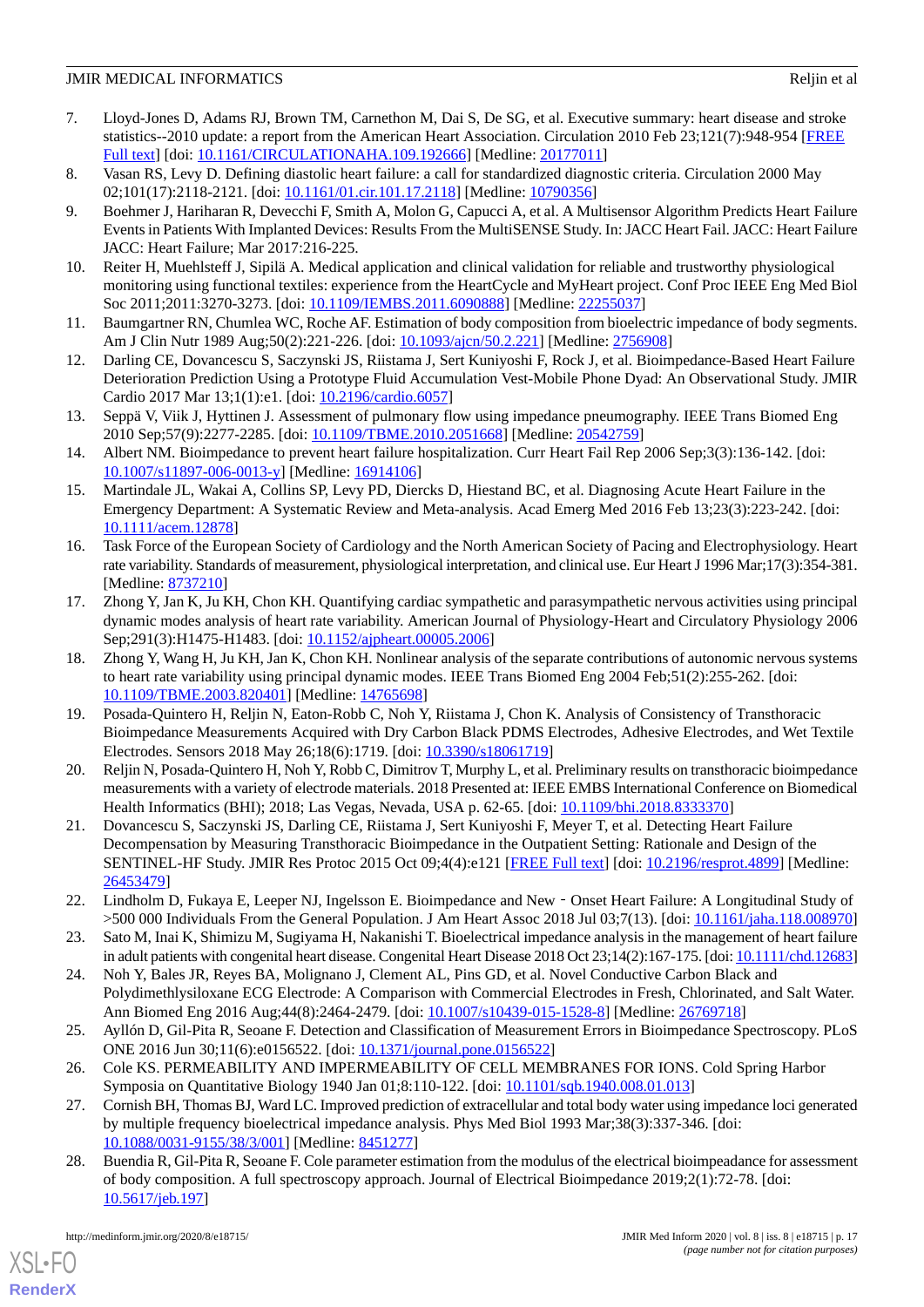- <span id="page-17-0"></span>29. Cole KS, Cole RH. Dispersion and Absorption in Dielectrics I. Alternating Current Characteristics. The Journal of Chemical Physics 1941 Apr; 9(4): 341-351. [doi: [10.1063/1.1750906](http://dx.doi.org/10.1063/1.1750906)]
- <span id="page-17-1"></span>30. Taubin G. Estimation of planar curves, surfaces, and nonplanar space curves defined by implicit equations with applications to edge and range image segmentation. IEEE Trans. Pattern Anal. Machine Intell 1991;13(11):1115-1138. [doi: [10.1109/34.103273](http://dx.doi.org/10.1109/34.103273)]
- <span id="page-17-3"></span><span id="page-17-2"></span>31. Nelder JA, Mead R. A Simplex Method for Function Minimization. The Computer Journal 1965 Jan 01;7(4):308-313. [doi: [10.1093/comjnl/7.4.308](http://dx.doi.org/10.1093/comjnl/7.4.308)]
- <span id="page-17-4"></span>32. Nygårds ME, Sörnmo L. Delineation of the QRS complex using the envelope of the e.c.g. Med Biol Eng Comput 1983 Sep;21(5):538-547. [doi: [10.1007/bf02442378](http://dx.doi.org/10.1007/bf02442378)] [Medline: [6633003\]](http://www.ncbi.nlm.nih.gov/entrez/query.fcgi?cmd=Retrieve&db=PubMed&list_uids=6633003&dopt=Abstract)
- <span id="page-17-5"></span>33. Vidaurre C, Sander TH, Schlögl A. BioSig: the free and open source software library for biomedical signal processing. Comput Intell Neurosci 2011;2011:935364 [[FREE Full text](https://dx.doi.org/10.1155/2011/935364)] [doi: [10.1155/2011/935364](http://dx.doi.org/10.1155/2011/935364)] [Medline: [21437227](http://www.ncbi.nlm.nih.gov/entrez/query.fcgi?cmd=Retrieve&db=PubMed&list_uids=21437227&dopt=Abstract)]
- 34. Massey FJ. The Kolmogorov-Smirnov Test for Goodness of Fit. Journal of the American Statistical Association 1951 Mar;46(253):68-78. [doi: [10.1080/01621459.1951.10500769](http://dx.doi.org/10.1080/01621459.1951.10500769)]
- <span id="page-17-6"></span>35. Miller LH. Table of Percentage Points of Kolmogorov Statistics. Journal of the American Statistical Association 1956 Mar;51(273):111-121. [doi: [10.1080/01621459.1956.10501314](http://dx.doi.org/10.1080/01621459.1956.10501314)]
- <span id="page-17-7"></span>36. Marsaglia G, Tsang WW, Wang J. Evaluating Kolmogorov's Distribution. J. Stat. Soft 2003;8(18). [doi: [10.18637/jss.v008.i18](http://dx.doi.org/10.18637/jss.v008.i18)]
- <span id="page-17-8"></span>37. Dinno A. Nonparametric Pairwise Multiple Comparisons in Independent Groups using Dunn's Test. The Stata Journal 2018 Nov 19;15(1):292-300 [\[FREE Full text\]](http://www.mathworks.com/matlabcentral/fileexchange/12827) [doi: [10.1177/1536867X1501500117\]](http://dx.doi.org/10.1177/1536867X1501500117)
- <span id="page-17-9"></span>38. Shawe-Taylor J, Cristianini N. An introduction to support vector machines and other kernel-based learning methods. Cambridge University Press Cambridge 2000. [doi: [10.1017/cbo9780511801389](http://dx.doi.org/10.1017/cbo9780511801389)]
- <span id="page-17-11"></span><span id="page-17-10"></span>39. Friedman JH, Bentley JL, Finkel RA. An Algorithm for Finding Best Matches in Logarithmic Expected Time. ACM Trans. Math. Softw 1977 Sep;3(3):209-226. [doi: [10.1145/355744.355745](http://dx.doi.org/10.1145/355744.355745)]
- <span id="page-17-12"></span>40. Breiman L. Classification and regression trees. Routledge 2017. [doi: [10.1201/9781315139470-8\]](http://dx.doi.org/10.1201/9781315139470-8)
- <span id="page-17-13"></span>41. Sroufe LA. EFFECTS OF DEPTH AND RATE OF BREATHING ON HEART RATE AND HEART RATE VARIABILITY. Psychophysiology 1971 Sep;8(5):648-655. [doi: [10.1111/j.1469-8986.1971.tb00500.x\]](http://dx.doi.org/10.1111/j.1469-8986.1971.tb00500.x)
- 42. Triposkiadis F, Karayannis G, Giamouzis G, Skoularigis J, Louridas G, Butler J. The Sympathetic Nervous System in Heart Failure. Journal of the American College of Cardiology 2009 Nov;54(19):1747-1762. [doi: [10.1016/j.jacc.2009.05.015\]](http://dx.doi.org/10.1016/j.jacc.2009.05.015)
- <span id="page-17-14"></span>43. Wearable Technology Applications in Healthcare: A Literature Review Internet. Wu M, PhD, Luo J, Contributors POJ of NI. 2019. URL:<https://www.himss.org/resources/wearable-technology-applications-healthcare-literature-review> [accessed 2019-05-15]
- 44. Claudio D, Velázquez MA, Bravo-Llerena W, Okudan GE, Freivalds A. Perceived Usefulness and Ease of Use of Wearable Sensor-Based Systems in Emergency Departments. IIE Transactions on Occupational Ergonomics and Human Factors 2015 Sep 11;3(3-4):177-187. [doi: [10.1080/21577323.2015.1040559](http://dx.doi.org/10.1080/21577323.2015.1040559)]

# **Abbreviations**

**AF:** atrial fibrillation **ECG:** electrocardiography **ESRD:** end-stage renal disease **HRV:** heart rate variability **ICD:** implantable cardioverter-defibrillator **PDMS:** polydimethylsiloxane

*Edited by G Eysenbach; submitted 13.03.20; peer-reviewed by E van der Velde, P Athilingam, Y Cai; comments to author 29.06.20; revised version received 10.07.20; accepted 23.07.20; published 27.08.20*

*Please cite as:*

*Reljin N, Posada-Quintero HF, Eaton-Robb C, Binici S, Ensom E, Ding E, Hayes A, Riistama J, Darling C, McManus D, Chon KH Machine Learning Model Based on Transthoracic Bioimpedance and Heart Rate Variability for Lung Fluid Accumulation Detection: Prospective Clinical Study*

*JMIR Med Inform 2020;8(8):e18715 URL: <http://medinform.jmir.org/2020/8/e18715/> doi: [10.2196/18715](http://dx.doi.org/10.2196/18715) PMID: [32852277](http://www.ncbi.nlm.nih.gov/entrez/query.fcgi?cmd=Retrieve&db=PubMed&list_uids=32852277&dopt=Abstract)*